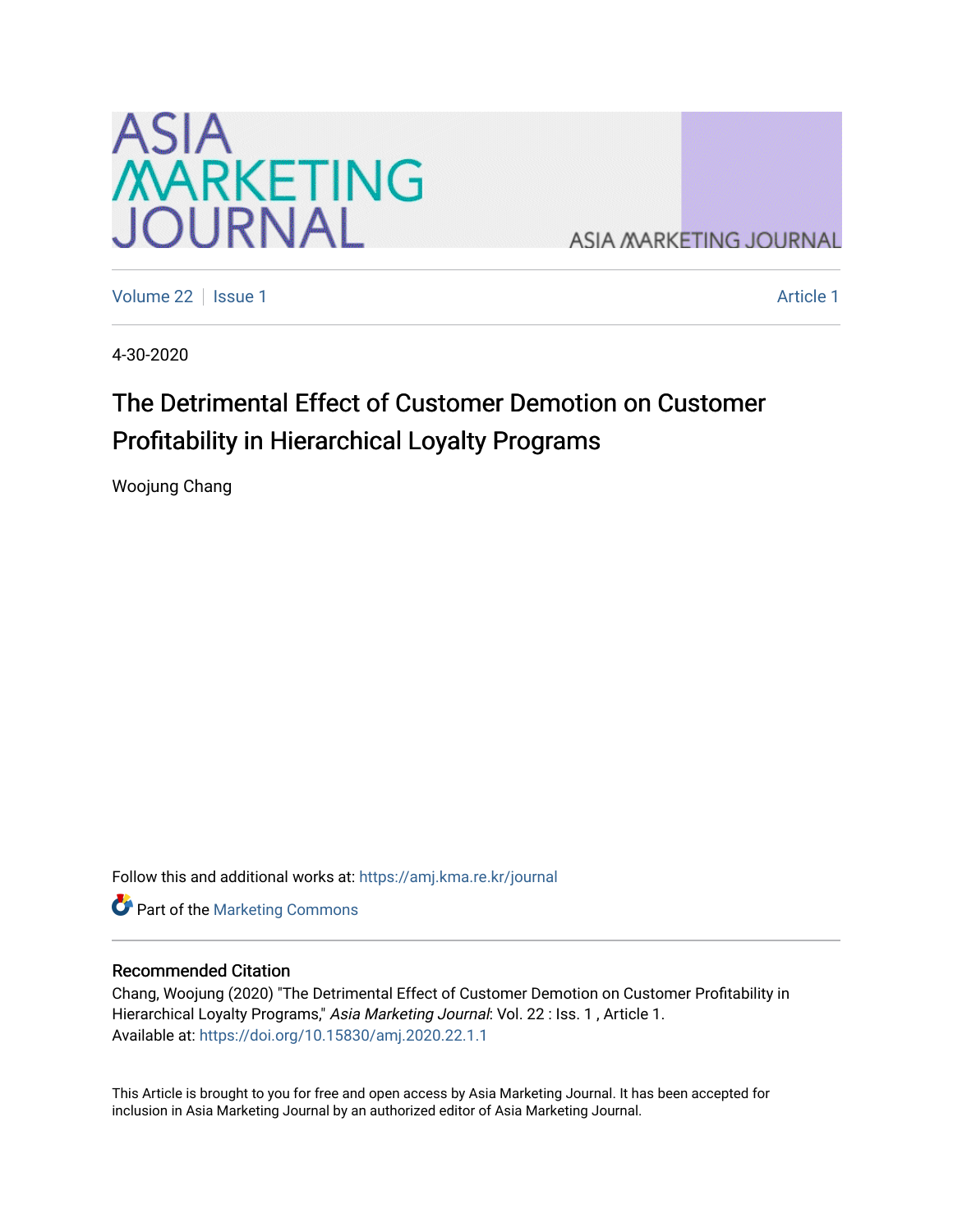# The Detrimental Effect of Customer Demotion on Customer Profitability in Hierarchical Loyalty Programs\*

### Woojung Chang\*\*

Firms employing hierarchical loyalty programs (HLPs) periodically demote customers from higher to lower status level to divest from unprofitable customers and boost profitability. However, existing literature lacks objective evidence on how customer demotion affects demoted customers' future purchase behaviors and ultimately profitability for the firm. Moreover, customers in the HLP's higher position may respond to customer demotion differently from those in the HLP's lower position. Drawing upon emotions and equity theories, this study quantifies how the profits that customers contribute to the firm change after customer demotion, and compares demoted customers' behavioral reactions from top-tier with those from bottom-tier based on customers' actual behavior data from a major retail bank in South Korea. The findings show that withdrawing customer status actually deteriorates customer profitability, and customers with top-tier status decrease their profitability more dramatically than those with bottom-tier status after demotion. The results contribute to previous literature on customer demotion and relationship marketing, and provide specific guidelines into how firms should design and implement customer demotion in HLPs.

Keywords: customer demotion, hierarchical loyalty programs, customer profitability, emotions theory, equity theory, propensity score matching, difference-in-differences estimator

## Ⅰ. Introduction

Hierarchical loyalty programs (HLPs), which award customers differential status (e.g., platinum, gold, and silver members) based on their level of spending with a firm, are common in many service industries (Banik, Gao, and Rabbanee 2019; Bijmolt et al. 2018; Wagner, Hennig-Thurau, and Rudolph 2009). Airlines

This work was supported by the Ministry of Education of the Republic of Korea and the National Research Foundation of Korea (NRF-2017S1A5A8021030).

<sup>\*\*</sup> Associate Professor of Marketing, Business School, University of Seoul (wchang3@uos.ac.kr)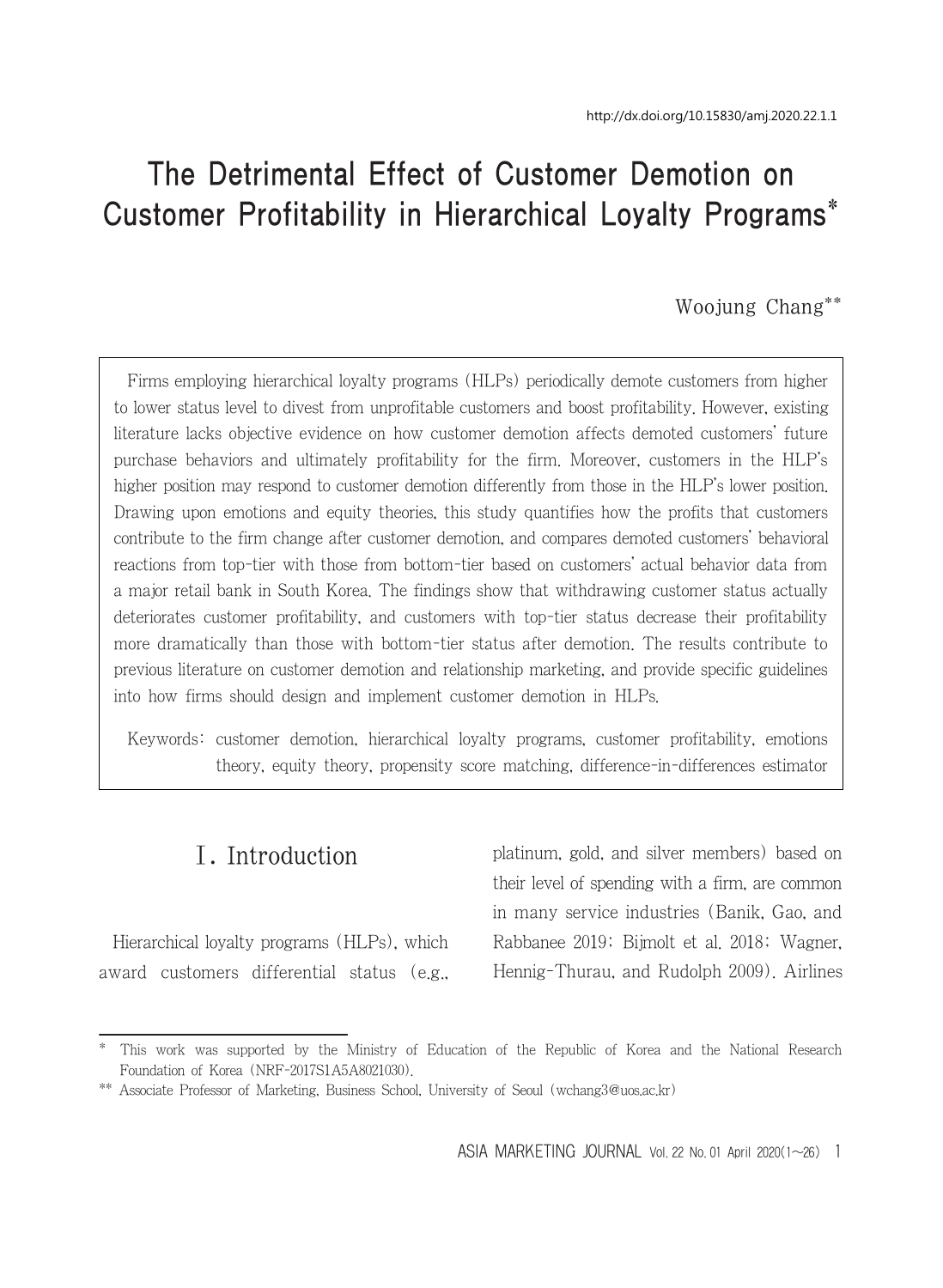(e.g., American Airlines and Delta), hotels (e.g., Hilton and Marriott), banking (e.g., UBS, Banco Popular, and Nordea Bank), and even casinos (e.g., Harrah) have utilized HLPs as major marketing tools. The primary logic behind a firm's active adoption of HLPs is that the status that customers attained in such HLPs is a strong motivator of human behavior (Drèze and Nunes 2009; Frank 1985; Henderson, Beck and Palmatier 2011). Not surprisingly, customers with preferred status show attitudinal and behavioral changes toward the firm, including increased attitudinal loyalty, future purchase, and paying premium (Homburg, Droll, and Totzek 2008; Steinhoff and Palmatier 2016; Lacey, Suh, and Morgan 2007).

However, customer status in HLPs is not always elevated from a lower to higher level. When customers fall short of the firm's predefined spending criteria, they often experience customer demotion, the degradation of a customer's elevated status (e.g., from gold to silver or from silver to bronze) (Wagner, Hennig-Thurau, and Rudolph 2009). Firms periodically evaluate customers' spending level with them and degrade customers' status to divest from unprofitable customers and enhance firm profitability (Haenel, Wetzel, and Hammerschmidt 2019; Shin, Sundhir, and Yoon 2012). According to Reed (2005), firms employing HLPs demote thousands of customers every day. However, firms who implement customer demotion to fire unprofitable customers and enhance firm profitability often encounter unexpected backfire effects.

Prior scholars found that demoted customers experience reduction of loyalty program benefits (Wagner, Hennig-Thurau, and Rudolph 2009), negative affect (Wagner, Hennig-Thurau, and Rudolph 2009), perceived unfairness (Banik and Gao 2020), frustration (Banik, Gao, and Rabbanee 2019; Stauss, Schmidt, and Schoeler 2005), and social discomfort (Banik, Gao, and Rabbanee 2019), which ultimately diminish their satisfaction (e.g., Ramaseshan, Stein, and Rabbanee 2016; Ramaseshan and Ouschan 2017), trust and commitment toward the firm (e.g., Ramaseshan, Stein, and Rabbanee 2016; van Berlo, Bloemer, and Blazevic 2014), loyalty intentions (e.g., Banik and Gao 2020; Wagner, Hennig-Thurau, and Rudolph 2009), and enhance their switching intentions (e.g., Banik, Gao, and Rabbanee 2019; Hwang and Kwon 2016). In particular, by indicating the stronger negative impact of customer demotion than the positive effect of status promotion on loyalty intentions, Wagner, Hennig-Thurau, and Rudolph (2009) warned firms of the possibility that customer demotion jeopardizes customer loyalty. Against this backdrop, research into how customers in HLPs respond to customer demotion has been growing in importance (Banik, Gao, and Rabbanee 2019; Bijmolt et al. 2018).

Despite the contributions of prior research on the effects of customer demotion, extant literature has at least two limitations. First, existing research lacks objective evidence on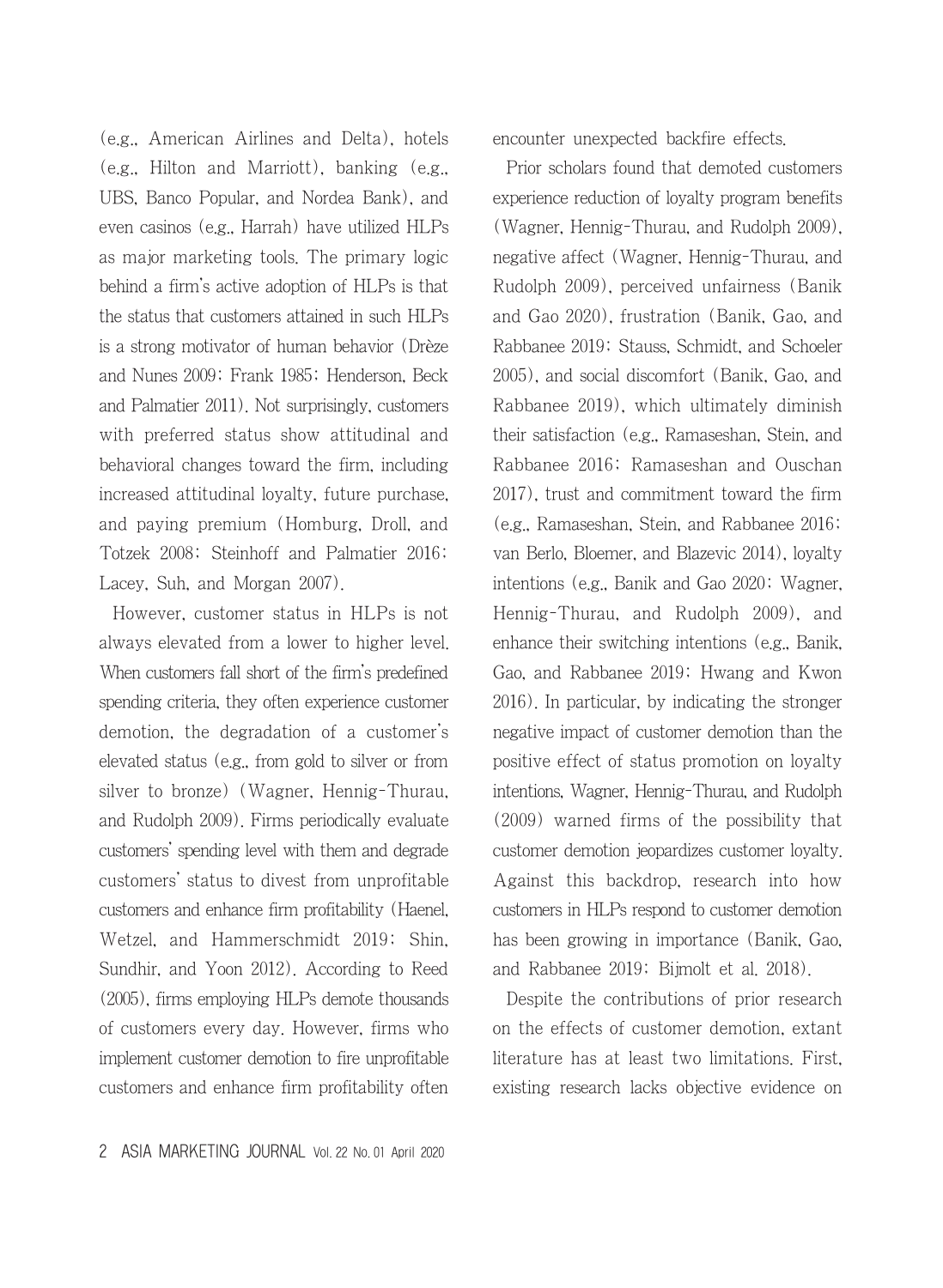the negative effect of customer demotion on customer profitability defined as profits that a customer contributes to a firm. To my best knowledge, all existing research on customer demotion has examined its detrimental effects from customers' attitudinal and perceptual perspective based on experiments and survey from customers. Thus, there is a dearth of objective conclusion about whether reducing customer status in HLPs (i.e., customer demotion) actually deteriorates the customer's purchase behavior and ultimately the firm's profits. Second, despite the possibility that customers who hold different customer status in HLPs may respond differently to customer demotion, differential impact of customer demotion across different status groups of customers has been understudied (Banik and Gao 2020; Ramaseshan and Ouschan 2017). Customers in HLP's toptier position may be more sensitive and respond more negatively to customer demotion than those in bottom-tier position. However, with a few exceptions (e.g., Banik and Gao 2020; Ramaseshan and Ouschan 2017), researchers have mainly focused on studying the simple negative impact of customer demotion and psychological mechanisms underlying the adverse effect. As a discovery of how future behaviors of customers demoted from HLP's top-tier (i.e., top-tier demotion) differ from those of customers degraded from bottom-tier (i.e., bottom-tier demotion) provides crucial insights into how to design and implement effective HLPs, an exploration of differential reactions to customer demotion is warranted.

To address these research gaps, the objectives of the current study are twofold: (1) to quantify whether customer demotion indeed decreases customer profitability with the firm by comparing customers' actual behavior data from a major retail bank in South Korea before and after customer demotion based on propensity score matching (PSM) method and differencein-differences (DID) estimator, and (2) to gauge how customers in top-tier demotion change their purchase behaviors differently from those in bottom-tier demotion. By doing this, this research extends and contributes to existing literature on customer demotion and the effective use of HLPs. First, this research is among the first to provide a financial evidence on the backfire impact of demoting customers, and alerts managers to imprudent use of customer demotion. Second, this study advances our understanding on customer demotion by showing that all customers in HLPs do not react to customer demotion in the same way. The finding of this paper indicates that customers demoted from top-tier dramatically diminish their spending with the firm, whereas customers demoted from bottom-tier did not cut back their spending substantially after demotion. The results provide specific insights into how a firm should design and execute its policy and criteria on customer demotion differently depending on customers' initial status level. The results help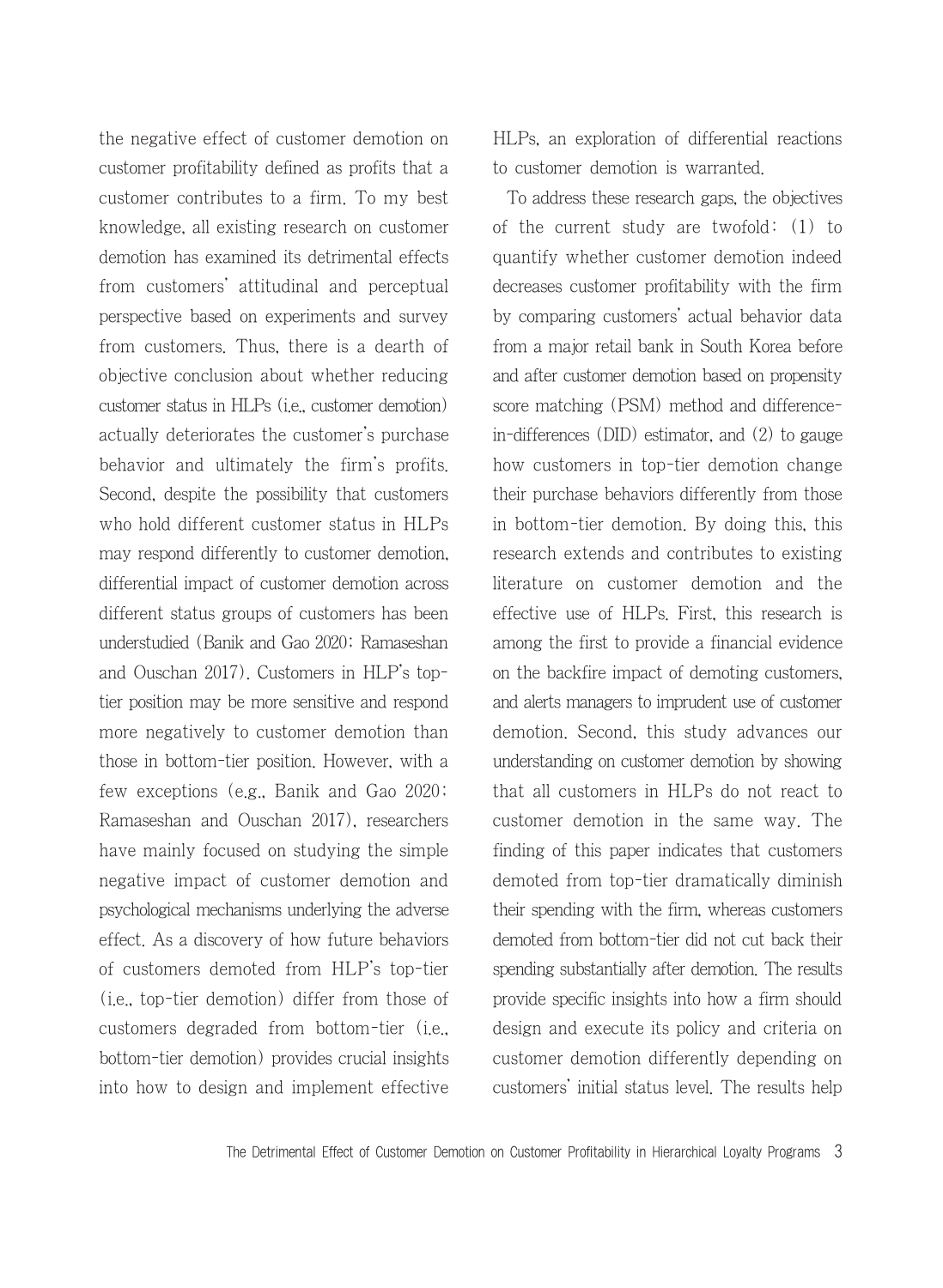mitigate the negative effect of customer demotion and utilize HLPs more effectively.

# Ⅱ. Theoretical Background and Hypotheses

# 2.1 Emotions Theory and the Effect of Customer Demotion on Customer Profitability

Traditionally, status has been defined as one's relative position in society (Anderson et al. 2006; Ridgeway and Walker 1995). In this paper, customer status refers to customers' relative place that firms bestow on customers within the HLPs (Drèze and Nunes 2009). Need for status and the need to compare oneself with others are manifest in society (Festinger 1954; Frank 1985; Gilbert, Giesler, and Morris 1995). Accompanying high status and ranking corresponds to a set of exclusive rights and benefits, which often provoke respect, consideration, or envy from other (Ivanic 2015). This deference from others allows customers with high status to enjoy special psychological treatment such as respect and recognition as well as better functional benefits such as exclusive services only available to them (Drèze and Nunes 2009; Wagner, Hennig-Thurau, and Rudolph 2009), leading them to increasing their loyalty, spending more with the firm, and paying premium (de

4 ASIA MARKETING JOURNAL Vol. 22 No. 01 April 2020

Wulf, Odekerken-Schröder, and Iacobucci 2001; Homburg, Droll, and Totzek 2008; Lacey, Suh, and Morgan 2007; Steinhoff and Palmatier 2016).

Accordingly, withdrawing preferred customer status and the benefits associated with it (i.e., customer demotion) is expected to deteriorate customer's attitudinal outcomes (e.g., commitment, attitudinal loyalty) and to provoke customer's withdrawal behaviors including pulling back their transactions with the firm or switching (Banik, Gao, and Rabbanee 2019; Hwang and Kwon 2016; Wagner, Hennig-Thurau, and Rudolph 2009). Emotions theory provides theoretical foundations on the negative effect of customer demotion. The basic principle of emotions theory is that emotions evoked by a certain event or problem activate a distinct motivation and behaviors to solve the problem (de Hooge, Zeelenberg, and Breugelmans 2010; Plutchik 1962; Roseman 1984; Wagner, Hennig-Thurau, and Rudolph 2009). Applying emotions theory to the context of customer demotion, a loss of customer status in HLPs is an event or a problem, which elicits negative emotions such as anger and disappointment (Wagner, Hennig-Thurau, and Rudolph 2009), betrayal (Ramaseshan and Ouschan 2017) or frustration (Banik, Gao, and Rabbanee 2019; Stauss, Schmidt, and Schoeler 2005). Customers in the face of customer demotion are likely to provoke withdrawal motivation and behaviors (e.g., switching or decreasing spending level) because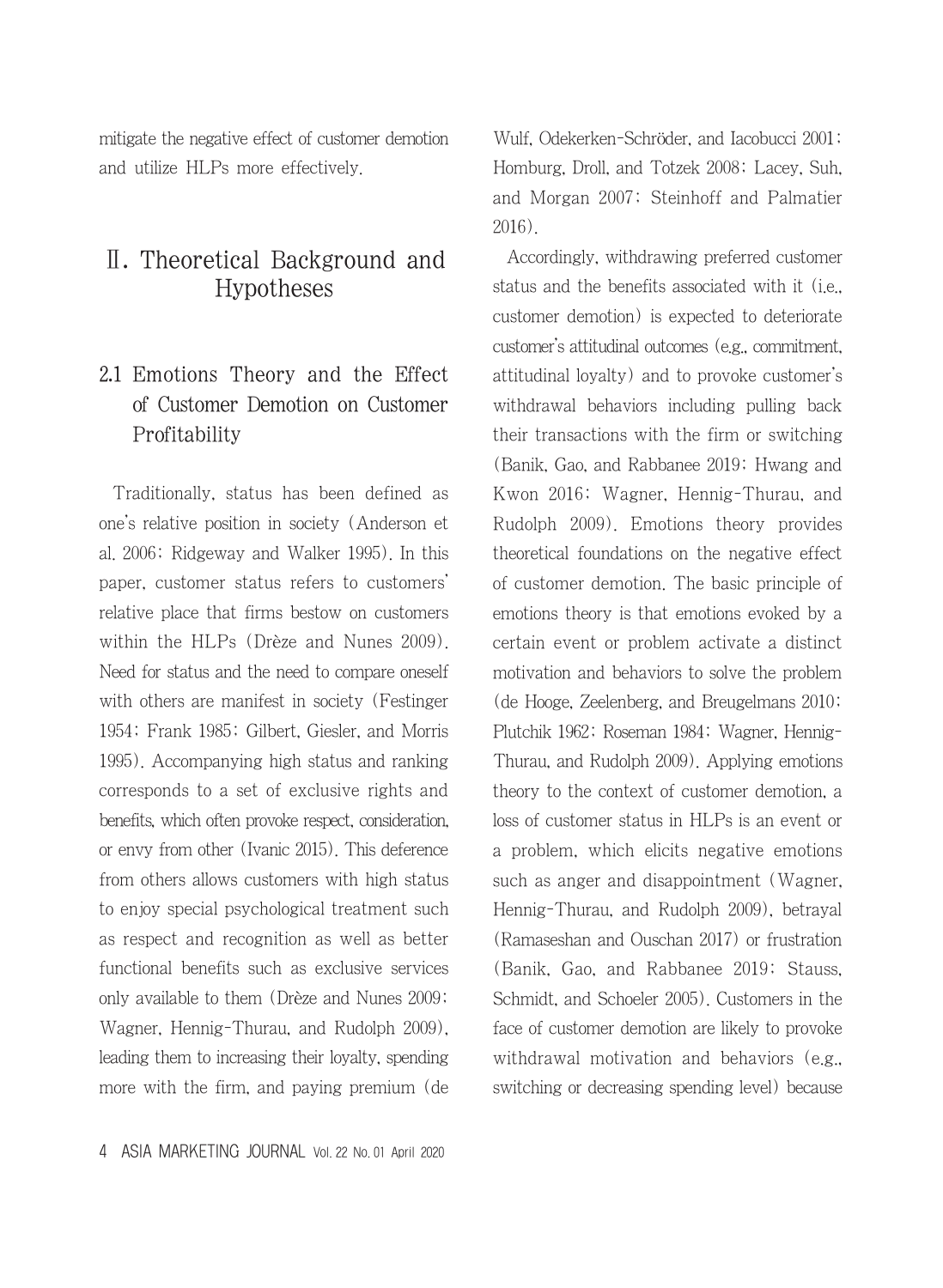avoiding or distancing themselves from the negative event may protect themselves.

On the other hand, customers with negative emotions elicited by customer demotion may actively involve in withdrawal behaviors to restore a more equitable state between the firm and themselves. As the firm pulled back its input/efforts for relationship building with the customers through customer demotion, the demoted customers also reduce their level of input/efforts for the relationship through withdrawal behaviors, leading to another equity between the firm and the demoted customers (Adams 1965; Henderson, Beck, and Palmatier 2011; Ramaseshan and Ouschan 2017). By restoring a more equitable state, the demoted customers alleviate the negative emotions and ultimately solve the problem.

In sum, according to emotions theory, demoted customers in HLPs are likely to feel negative emotions and engage in withdrawal behaviors such as switching or reducing purchases to protect themselves by avoiding the negative event or restoring a more equitable state. As a consequence, customer demotion is hypothesized to have a negative impact on customer profitability defined as the profits that a customer made after subtracting the costs of the benefits provided to the customer within the defined period.

Hypothesis 1: Customer demotion has a negative impact on customer profitability.

# 2.2 Equity Theory and Differential Effect of Customer Demotion for Top-tier vs. Bottom-tier Customers

Equity theory posits that people strive for justice in exchange situations (Adams 1963; Finn 2005; Homans 1961; McColl-Kennedy and Sparks 2003). In the process to evaluate equity, they depend on not only the received outcomes but also the investment made (Homans 1961; Wagenheim and Bayón 2007). In the loyalty program context, customers compare the input they contribute to the firm (e.g., purchasing, longer relationship period) to the output they receive from the firm (e.g., loyalty program reward, treatment), and evaluate equity by the ratio of output over input (Adams 1963; Banik and Gao 2020; Ramaseshan and Ouschan 2017).

Equity theory postulates that the negative effect of customer demotion on customer profitability may be greater for top-tier customers than for bottom-tier customers. First, customers who have achieved high status in HLPs tend to view their investment in the relationship with the firm as greater than customers with lower levels of status. Accordingly, top-tier customers regard a higher level of outcomes for themselves as fair. In other words, top-tier customers are likely to have a higher reference point for outcomes and services from the firm. In a similar vein, high-status customers tend to feel more entitled and believe that they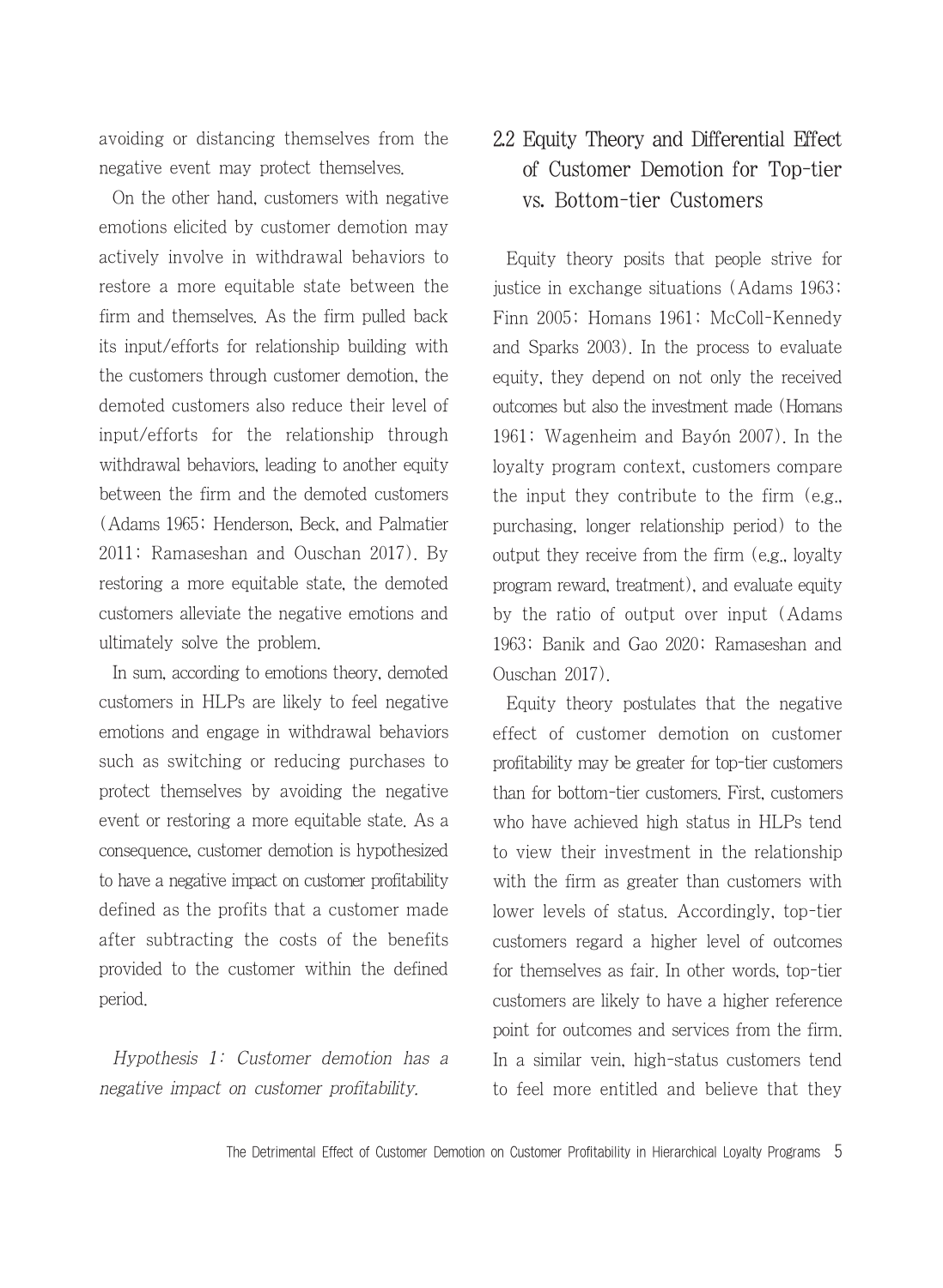deserve to receive more and be treated specially (Banik and Gao 2020). In contrast, bottom-tier customers in HLPs are likely to have a lower expectation for output because they have invested less in the relationship with the firm. Since top-tier and bottom-tier customers in HLPs have made different levels of investments in the firm and as a result expect different levels of output from the firm, top-tier customers may perceive a reduction of customer status as more unfair and serious than bottom-tier customers (Adams 1963; Banik and Gao 2020; Ramaseshan and Ouschan 2017). Consequently, customers demoted from top-tier are likely to more actively engage in withdrawal behaviors and dramatically reduce transactions with the firm (Lal and Bell 2003; Wagenheim and Bayón 2007).

Second, top-tier customers may respond more negatively to customer demotion due to their higher dependency on status. Prior scholars have pointed out that high-status customers are more conscious of their high-status and more concerned with maintaining the highstatus (Banik and Gao 2020; Drèze and Nunes 2009; Marr and Thau 2014; Ramaseshan and Ouschan 2017). Since people tend to maximize the importance of domains in which they are successful (Marr and Thau 2014), top-tier customers may view their high status as more important or central component of their self (Drèze and Nunes 2009; Marr and Thau 2014). Thus, withdrawing customer status is expected to be perceived as a greater threat and loss to top-tier customers than to bottom-tier customers. Top-tier customers are more likely to cut back their inputs (i.e., spending level with the firm) than bottom-tier customers to restore an equitable state. Wang et al.'s (2016) finding that while low-status people are more influenced by goal success (e.g., receiving a reward), high-status people are highly affected by goal failure (e.g., not receiving the reward) also supports for greater negative effect of customer demotion on top-tier customers.

Hypothesis 2: The negative effect of customer demotion on customer profitability is greater for top-tier customers than for bottom-tier customers.

# 2.3 Control Variables: The Effects of Age, Gender and Duration of Relationship

Prior research suggests that demographic variables such as age and gender and duration of relationship defined as the duration of the customer-firm relationship influence the associations between customer demotion and customers' emotion, attitude and behaviors toward the firm (Banik, Gao, and Rabbanee 2019; Roschk, Müller, and Gelbrich 2013). Thus, the impacts of age, gender and duration of relationship need to be controlled for. According to Roschk, Müller, and Gelbrich (2013), age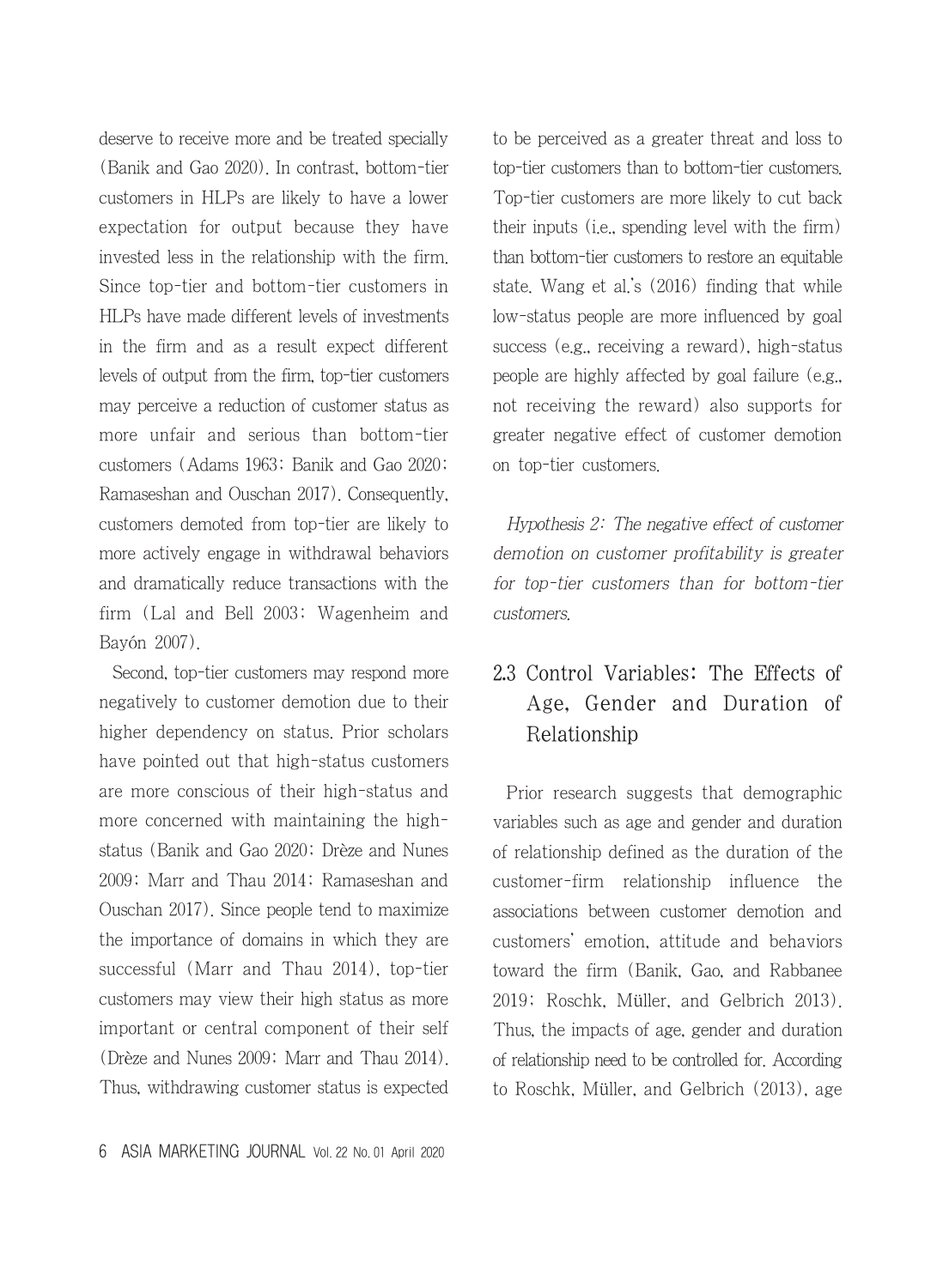influences customers' perception on justice. Specifically, as customers get old, they tend to be more concerned with distributive and interactional justice (Roschk, Müller, and Gelbrich 2013). Thus, when being demoted by the firm, old customers might perceive customer demotion as a more unfair situation to break distributive and interactional justice, resulting in higher negative reaction to customer demotion.

With regard to the effect of gender, male customers are found to value their status more positively than female customers (Melnyk and van Osselaer 2012). In line with this argument, Banik, Gao, and Rabbanee (2019) found that male demoted customers feel higher levels of frustration and social discomfort than their female counterparts. In addition to stronger emotion, Grégoire and Fisher (2008) discovered that males tend to use more retaliatory behaviors than females when confronting a violation of fairness norms. Thus, male demoted customers may feel more negative emotion and respond more negatively to customer demotion than female demoted customers due to male's higher dependence on status and greater propensity to retaliate or resolve the inequity driven by customer demotion.

According to equity theory, the duration of relationship may also influence the impact of customer demotion on customer profitability (Banik, Gao, and Rabbanee 2019). As the duration of relationship that customers have transacted with a firm increases, they tend to perceive that they have made much effort in building a relationship with the firm. Thus, customers with longer relationship are more likely to view customer demotion as a violation of equity norms against their cumulative inputs in the relationship. In contrast, customers who have relatively short-period relationship with a firm may not think of customer demotion as contravention of equity norms because they have little vested in the relationship (Adams 1965; Greenberg 1986). Empirical evidence from Banik, Gao, and Rabbanee (2019) that as the duration of relationship increases, the effects of customer demotion on frustration and social discomfort intensify also supports for stronger negative effect of customer demotion for customers with longer relationship. Thus, the impacts of age, gender and the duration of relationship in the customer demotion-customer profitability relationship will be controlled for.

## Ⅲ. Database

#### 3.1 Context

To objectively quantify the effect of customer demotion on customer profitability, the customer database of a major retail bank in South Korea was analyzed. The South Korea retail banking industry is an appropriate context for examining the effect of customer demotion for several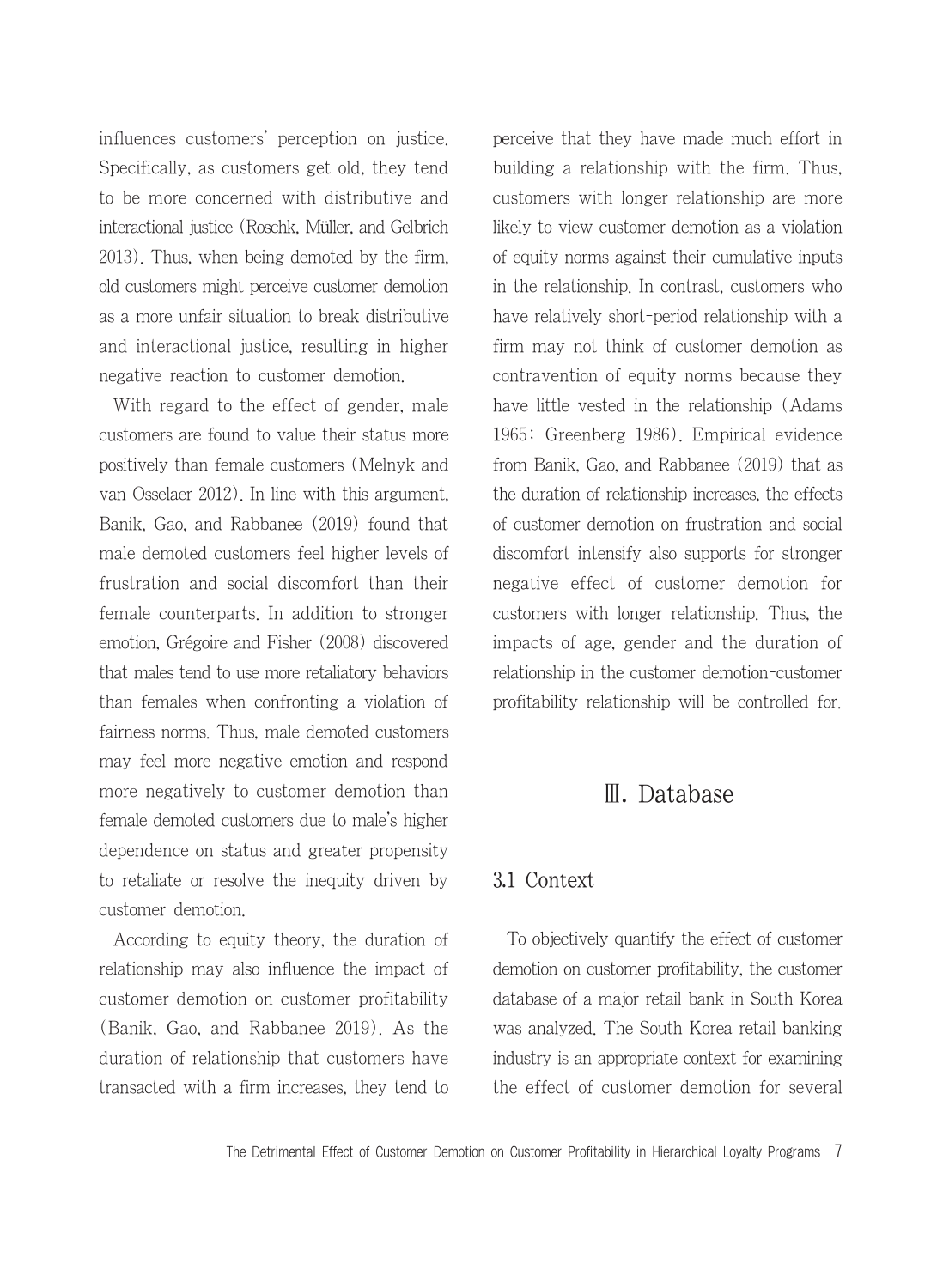reasons. First, retail banks in South Korea have utilized HLPs as major marketing tools since 1994. For example, all four major retail banks in South Korea have introduced HLPs, classified their customers into four to five status levels on the basis of their spending level, and reevaluate their status level every month or every quarter. Thus, by analyzing the database from the South Korea retail banks, researchers are able to vividly observe and provide bank managers with specific insights into how degrading customers affects customers' future purchase behaviors and profitability to the bank.

Second, an exploration of customer demotion in retail banking industry helps generalize its detrimental effect to various contexts. The impact of withdrawing customer status in HLPs has been studied mainly in airline industry (e.g., Banik, Gao, and Rabbanee 2019; Ramaseshan, Stein, and Rabbanee 2016; Ramaseshan and Ouschan 2017; van Berlo, Bloemer, and Blazevic 2014; Wagner, Hennig-Thurau, and Rudolph 2009). Applying customer demotion to HLPs in other industries would increase significance of customer demotion and the reliability of its effect. Lastly, retail banks in South Korea have accumulated rich data related to the changes in customers' status and their purchase behaviors at the individual level for a long time. This accumulated data allows us to analyze longitudinally the changing pattern of customer profitability

before and after customer demotion (Liu 2007).

#### 3.2 Data

The database for this study contains detailed individual information regarding a customer's loyalty program status level, transactions, customer profitability, and basic demographics, from January 2009 to September 2010. With regard to program status level, the HLP includes four status levels: platinum, gold, silver, and bronze.<sup>1)</sup> These customers' status levels are reevaluated quarterly based on the transactions during the past quarter. Even though it is possible for customers to be demoted by more than two levels at once (e.g., demotion from platinum to bronze), the sample of this study was limited to customers who underwent the one-level change in customer status in order to control for the magnitude of the status changes. Thus, the sample includes three cases of customer demotion, from platinum to gold (i.e., top-tier demotion), from gold to silver, and from silver to bronze level (i.e., bottom-tier demotion). Although the focus of this study is on the comparison between top-tier and bottom-tier demotion, customer demotion from gold to silver status level (i.e., middle-tier demotion) will be also analyzed and reported for completeness.

Information on customer transactions includes

<sup>1)</sup> For anonymity, the names of the status levels in the loyalty program are changed.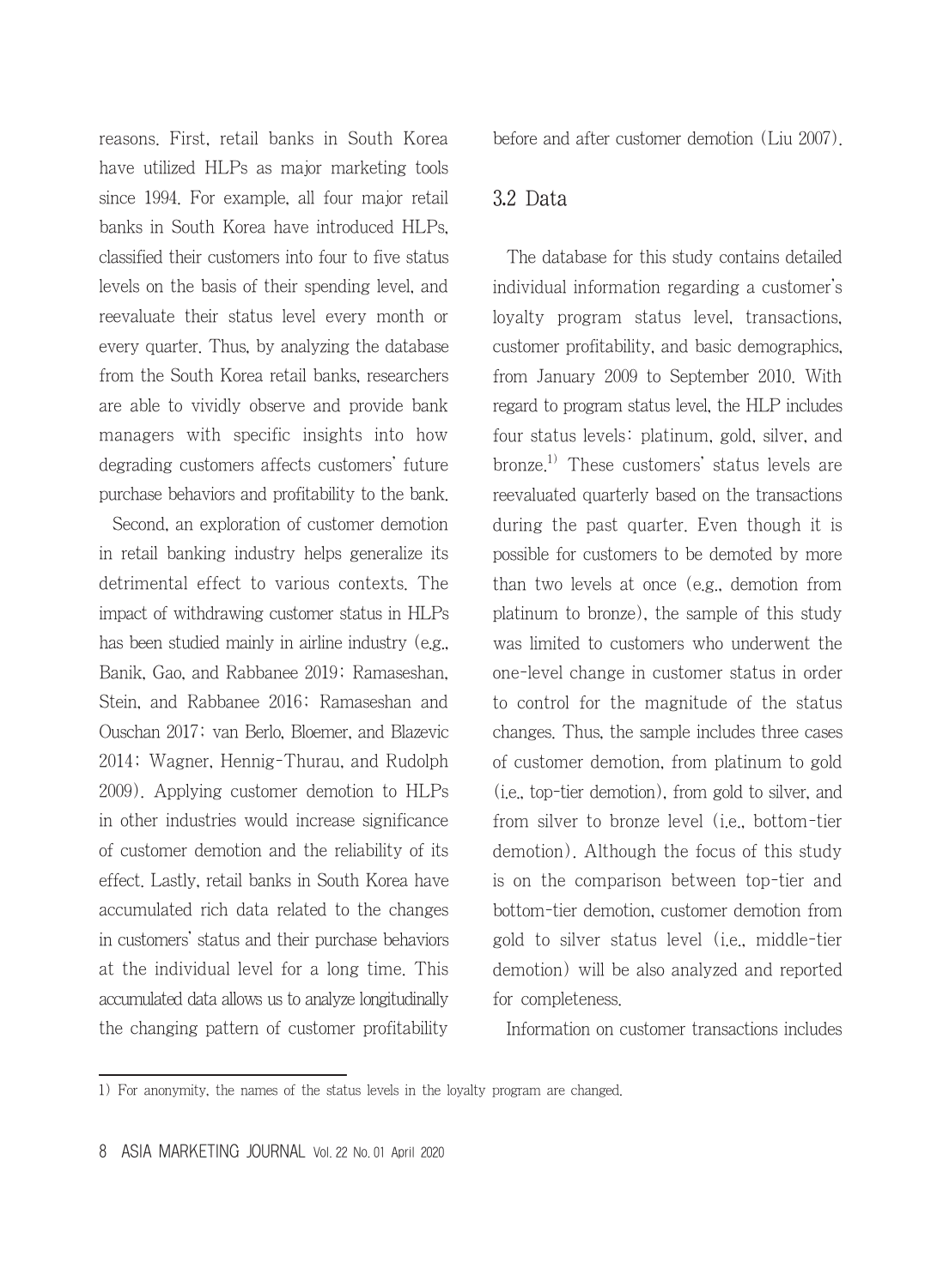the average balance of checking, savings, and money market accounts and the average amount of personal loan including home mortgage during the past three months. The average balances of the above transactions during the past three months are utilized as mechanisms to select customers who are demoted. Regarding customer profitability, the database provides information on profits at the individual level by subtracting the costs to serve the customer from the revenue that the customer contributed to the bank during the past quarter. Information on basic demographics such as age and gender and the duration of the customer relationship with the bank is also included in the database.

In a nutshell, as the bank's database presents quarterly data on a customer's transactions and his/her profitability, the database includes longitudinal data with seven data points from the first quarter of 2009 to the third quarter of 2010 (e.g., see Figure 1). A random sample of 4,000 customers was first obtained from the customer base, which is composed of 1,000 customers at each status level (i.e., platinum, gold, silver, and bronze) as of January 2009. Among the customers, all customers who had experienced one-level customer demotion after the second quarter of 2009 were found and analyzed to investigate the effect of customer demotion.

# Ⅳ. Analytical Procedures

The database provides longitudinal data on customer profitability with seven quarterly data points from the first quarter of 2009 to the third quarter of 2010. As behavioral changes of customers demoted after the second quarter of 2009 were analyzed, data on customer profitability in the first and second quarter of 2009 represent customers' profitability patterns before experiencing customer demotion, while those from the third quarter of 2009 to the third quarter of 2010 show customers' profitability pattern after customer demotion (see Figure 1). This enables us to analyze and compare a customer's profitability before and after demotion.

From a methodological point of view, researchers need to compare changes in customer profitability before and after customer demotion as well as to contrast changes in customer profitability of demoted customers with those of undemoted customers in order to prove the potential backfire effect of customer demotion. Thus, from analytical perspective, customer demotion can be viewed as a "treatment" that some customers receive (Wagenheim and Bayón 2007). To explore the "treatment effect" on customer profitability, the demoted customers (i.e., treatment group) need to be matched to customers in the HLP who showed very similar purchase behaviors before the event of customer demotion but were not degraded by the bank after the second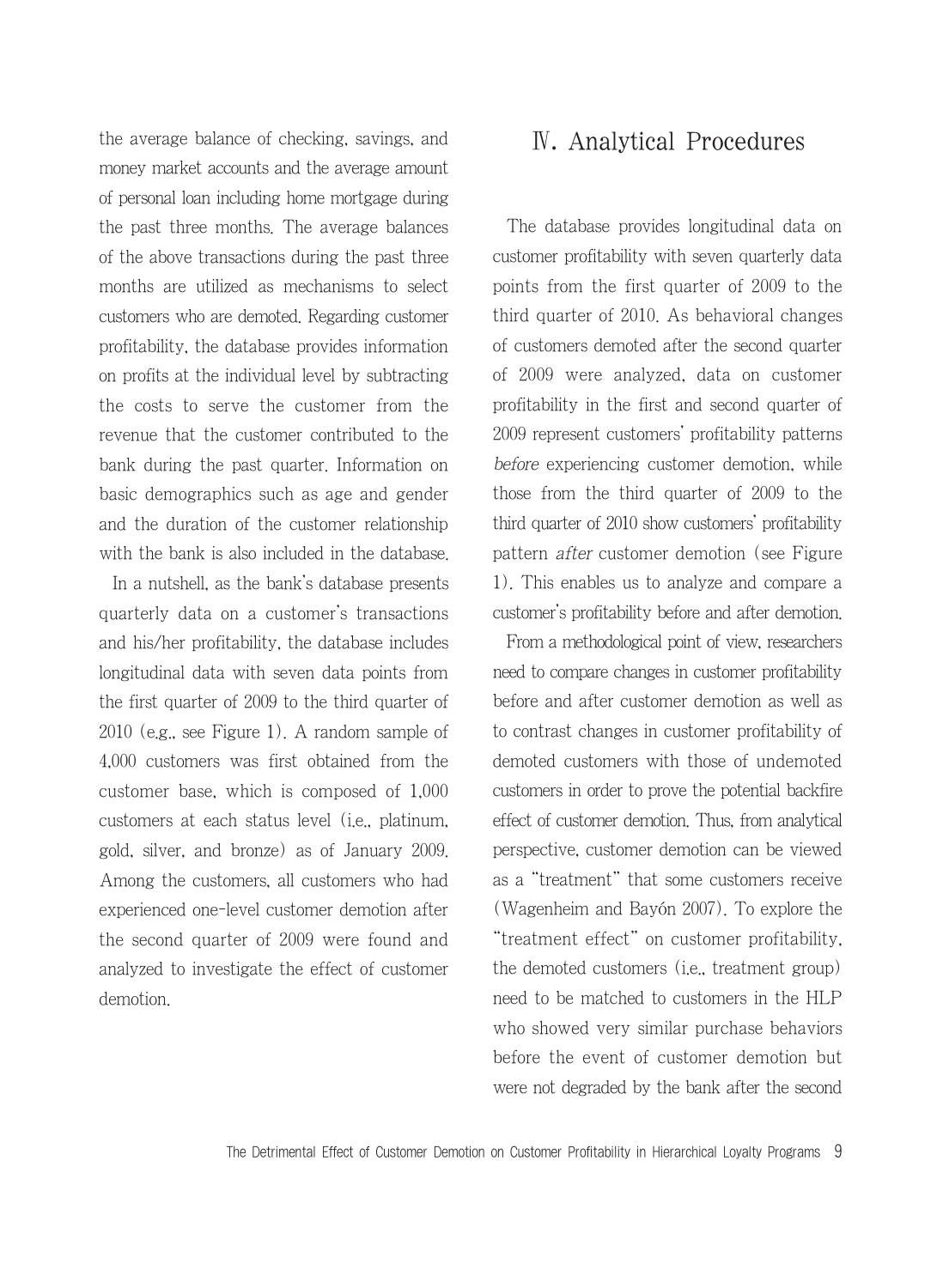quarter of 2009 (i.e., control group). The process to match and create a control group will be based on propensity score matching (PSM) technique. Then, the difference in customer profitability of the two groups of customers (i.e., demoted treatment group vs. undemoted control group) will be compared by employing difference-in-differences (DID) estimator. These series of analytical procedures have been well accepted in the analysis of treatment effects in a non-experimental setting (Garnefeld et al. 2013; Kumar et al. 2016; Wagenheim and Bayón 2007).

#### 4.1 Propensity Score Matching

The overall analytical procedures of this study are similar to those of experiments. Unlike randomized experiments, however, the analysis of treatment effects in a non-experimental setting such as in this paper has been a concern in the econometric literature (Heckman, Ichimura, and Todd 1997; Rosenbaum and Rubin 1984). The PSM method was introduced by Rosenbaum and Rubin (1983) in an attempt to solve this lack of randomization by artificially creating a control group in which each treatment recipient is matched to a similar non-recipient. Because the similar control group is expected to show similar behavioral patterns with a treatment group, the difference in customer future behavior between control and treatment groups can be attributed to the treatment.

stages. In the first stage, a logistic or probit regression is run to obtain propensity scores for all treatment recipients and non-recipients. The propensity score is the probability of the event occurring, in this case, the likelihood that a customer experiences customer demotion. Second, each customer who underwent customer demotion is matched to a customer who did not, based on the closest propensity scores which have been obtained from the first stage. Finally, the quality of the matching is evaluated by computing how much the difference between treatment and control groups is reduced after matching based on the percentage reduction in bias (PRB). The purpose of the three stages of PSM method is simply for creating a matching sample composed of a treatment group that underwent customer demotion by the bank's HLP and a similar control group that did not.

The PSM method typically utilizes three

#### 4.2 Difference-in-Differences Estimator

To test the treatment effect of customer demotion, DID estimations were conducted based on the matching samples. DID is a nonexperimental technique to measure the effect of a treatment (Dallmann 2001). The DID estimate is to examine the effect of a treatment by comparing the before-and-after difference of the treatment group with the before-and-after difference of the control group as shown in Equation 1 (Imbens and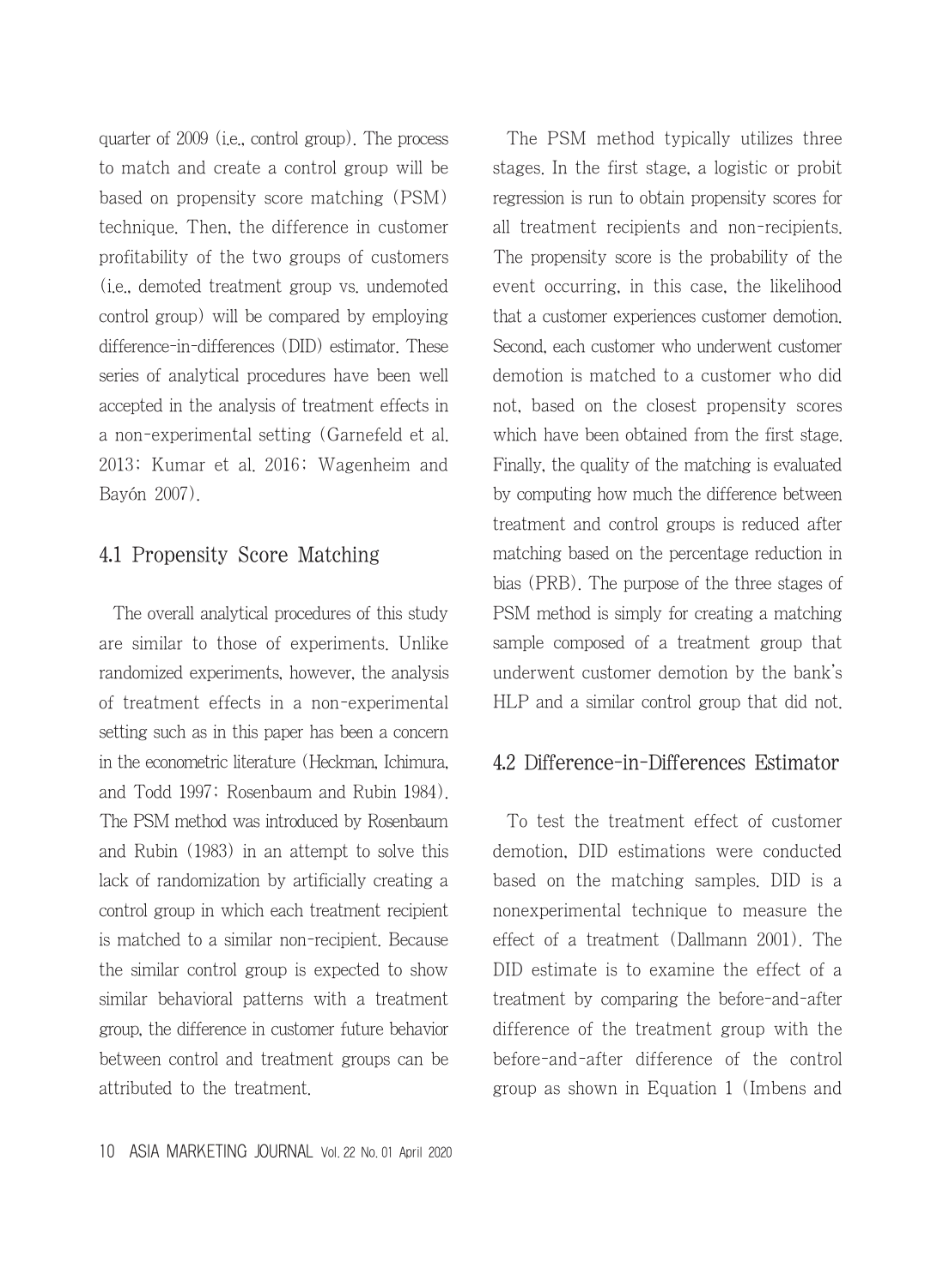Wooldridge 2008).

(1) 
$$
\hat{\beta} = (\overline{y}_{B,2} - \overline{y}_{B,1}) - (\overline{y}_{A,2} - \overline{y}_{A,1})
$$

where  $\hat{\beta}$  is the estimated treatment effect,  $(\overline{y}_{B,2} - \overline{y}_{B,1})$  is the before-and-after difference of the treatment group, and  $(\overline{y}_{A,2} - \overline{y}_{A,1})$  is the before-and-after difference of the control group. This estimate removes the difference between a treatment and a control group in the initial stage as well as biases from comparisons over time in the treatment group that could be the result of trends (Imbens and Wooldridge 2008). The combination of PSM with a DID technique has been found to be less sensitive to bias than all other known methods for evaluating treatment effects in a nonexperimental setting where a randomization process to control for unobserved variables is not applied (Heckman, Ichimura, and Todd 1997).

$$
(2) \ \Delta y_i = \alpha + \beta D_i + \varepsilon_i
$$

In the simplest setting where there are two time periods (i.e., before and after), the beforeand-after difference of the outcome variable (i.e.,  $\Delta y_i$ ) is determined as the effect of treatment D where  $D = 1$  for treatment case and  $D = 0$  for control case.

$$
(3) y_{it} = \beta x_{it} + \mu_i + \varepsilon_{it}
$$

As shown in Equation 3, Equation 2 can be extended to a panel setting containing multiple observations over multiple time periods for the same individuals like in this paper (Wagenheim and Bayón 2007).  $y_{it}$  is the dependent variable, i.e., the difference-in-differences in the customer profitability, and is written as a function of the treatment effect  $\beta$ , an individual-specific, time-invariant disturbance  $\mu_i$ , and classical disturbance  $\varepsilon_{it}$ . Equation 3 was analyzed based on the random-effects model.

### Ⅴ. Results

#### 5.1 Matching Results

Before specifically testing the hypotheses, the results and the quality of matching are described. Following the three stages of PSM technique, several logistic regressions for the customers of the same status group were first run to obtain the propensity scores and match the treatment receivers only with non-treatment receivers of the same status group (Heckman, Ichimura, and Todd 1997; Wangenheim and Bayón 2007). While the dependent variable of the logistic regressions is whether or not a customer experiences customer demotion, independent variables include the average balances of checking, savings, money market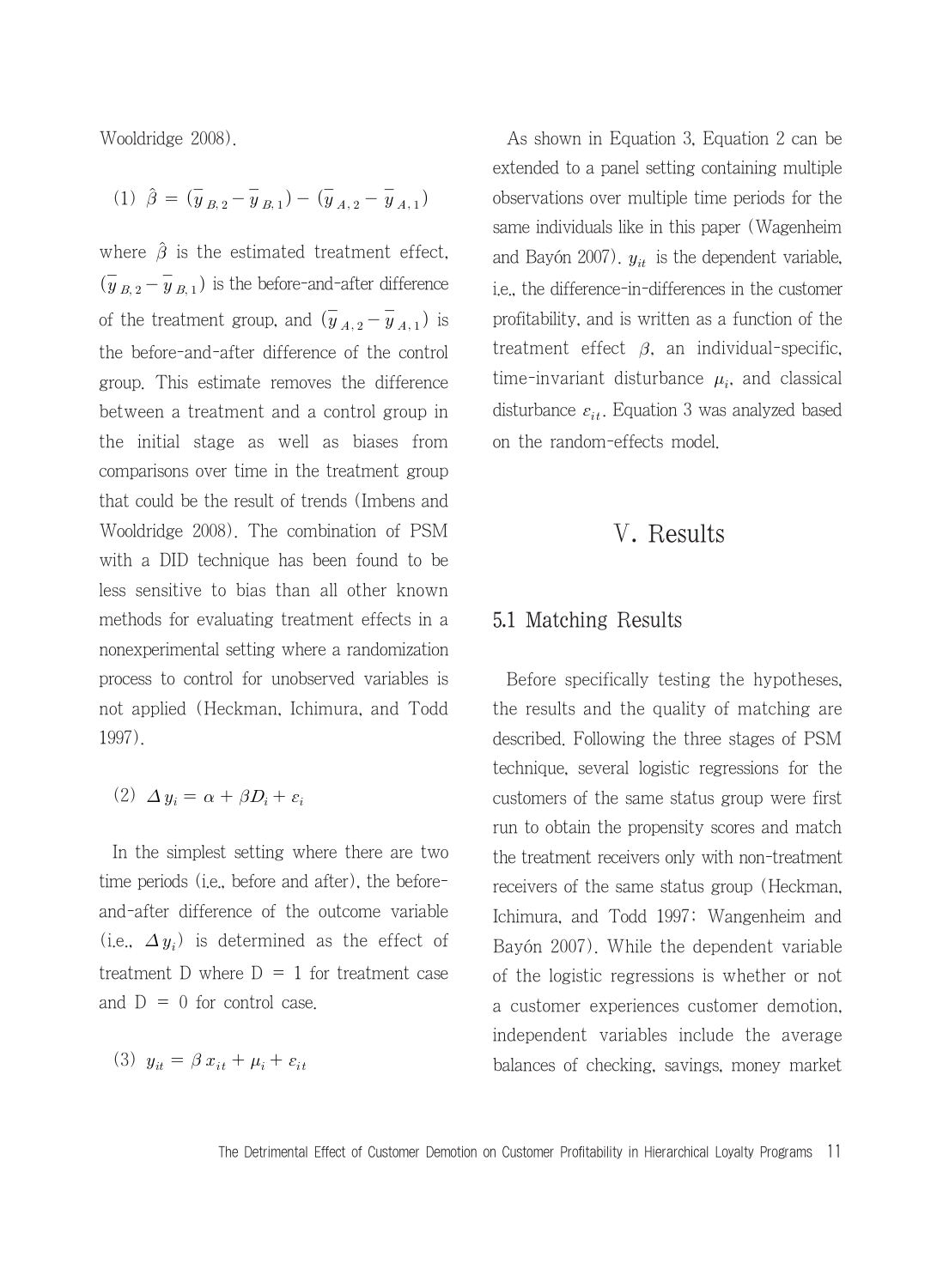accounts, and personal loans during the past three months as the demotion selection mechanism specifies. For example, a logistic regression was employed based on only customers with platinum status during the second quarter of 2009. Among the customers, some experienced one level of customer demotion from platinum to gold just after the second quarter of 2009, whereas others maintained their platinum status. The logistic regression based on the sample provided us with propensity scores of treatment and non-treatment receivers in the platinum level. In this way, in total three logistic regressions were conducted for three types of customer demotion (i.e., demotion from platinum to gold, from gold to silver, and from silver to bronze).

Then, in the second stage of PSM technique,

treatment receivers who were degraded after the second quarter of 2009 were matched to similar non-treatment receivers who maintained customer status level using the propensity scores from the logistic regressions. Specifically, a caliper matching technique was applied in which the treatment-recipient was matched with the non-recipient closest to its propensity score with a tolerance zone for the difference in the propensity score between matches and non-matches (Cochran and Rubin 1973). After applying caliper matching with the tolerance zones, 31 demoted from platinum to gold, 74 demoted from gold to silver, and 81 demoted from silver to bronze were matched, which results in total 186 demotion cases. Since the 186 demotion cases have their respective matched

| Before Matching |          |                                       | After Matching |          |            |
|-----------------|----------|---------------------------------------|----------------|----------|------------|
| Control         | Demotion | From Platinum to Gold                 | Control        | Demotion | <b>PRB</b> |
| 914.53          | 477.82   | Ave, balance of checking              | 144.97         | 188.90   | 89.94%     |
| 7257.84         | 1336.45  | Ave, balance of savings               | 1569.03        | 1817.42  | 95.81%     |
| 2142.17         | 669.74   | Ave, balance of money market accounts | 713.03         | 720.45   | 99.50%     |
| 1020.05         | 618.37   | Ave, amount of personal loans         | 1135.81        | 833.68   | 24.78%     |
| Control         | Demotion | From Gold to Silver                   | Control        | Demotion | <b>PRB</b> |
| 237.59          | 398.75   | Ave, balance of checking              | 445.22         | 388,05   | 64.53%     |
| 873.11          | 635.42   | Ave, balance of savings               | 593.24         | 624.05   | 87.04%     |
| 548.14          | 371.30   | Ave, balance of money market accounts | 361.14         | 354.54   | 96.27%     |
| 996.76          | 306.40   | Ave, amount of personal loans         | 205,36         | 343.28   | 80.02%     |
| Control         | Demotion | From Silver to Bronze                 | Control        | Demotion | <b>PRB</b> |
| 181.42          | 241.19   | Ave, balance of checking              | 270.26         | 236.78   | 43.98%     |
| 445.07          | 231.08   | Ave, balance of savings               | 223.95         | 226.91   | 98.62%     |
| 357.97          | 148.00   | Ave, balance of money market accounts | 152.81         | 151.65   | 99.45%     |
| 497.48          | 219.95   | Ave, amount of personal loans         | 183.81         | 225.38   | 85.02%     |

<Table 1> Group Means Before and After Matching and Percentage Reduction in Bias (PRB)

12 ASIA MARKETING JOURNAL Vol. 22 No. 01 April 2020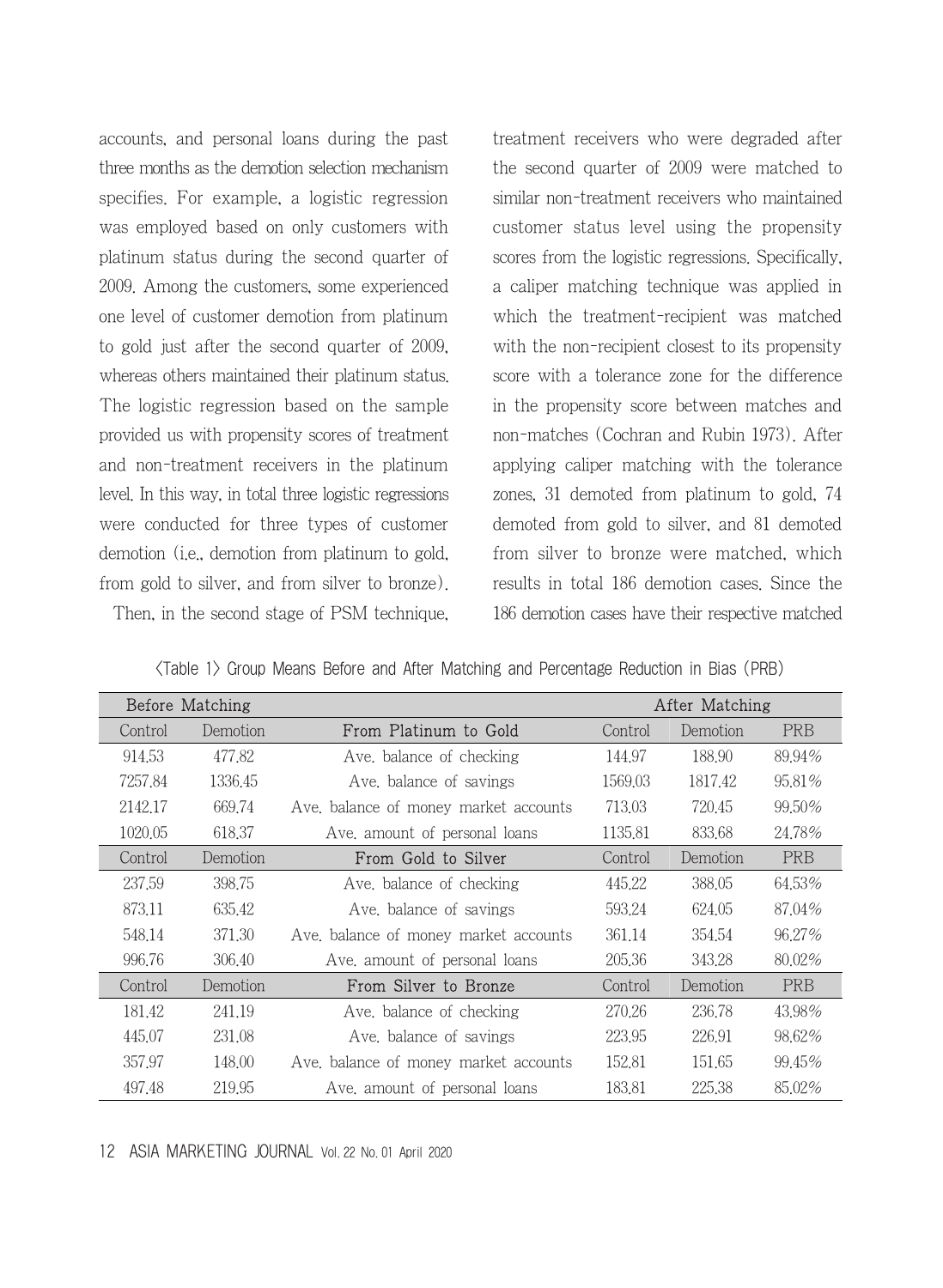cases, the total matched sample is composed of 372 customers.

Finally, the quality of the matching was assessed by computing the percentage reduction in bias (PRB), following the formula in Appendix (Wangenheim and Bayón 2007). PRB represents how much the difference between treatment and control groups is reduced after PSM. Table 1 displays the PRB for customer demotion. The results reveal that treatment groups for three pairs of customer demotion seem to be more similar to their respective control groups after caliper matching, and the differences between them substantially decreased in terms of the average balances of checking, savings, and money market accounts. Although some differences between the control and treatment groups still remain even after matching due to relatively small size of customer random sample (i.e., 1000 for each status group), the results of the PRB support that the series of matching procedures substantially decreased the initial differences between the control and treatment groups and enabled us to compare the two groups.

#### 5.2 Overall Effect of Customer Demotion

The fundamental question underlying this research is whether a treatment effect of customer demotion on customer profitability can be observed objectively. A first impression can be obtained from Figure 1 which displays the mean profitability of the treatment group who experienced customer demotion as well as its respective control group over time. As shown in Figure 1, the treatment groups who were demoted and the control groups exhibited





The Detrimental Effect of Customer Demotion on Customer Profitability in Hierarchical Loyalty Programs 13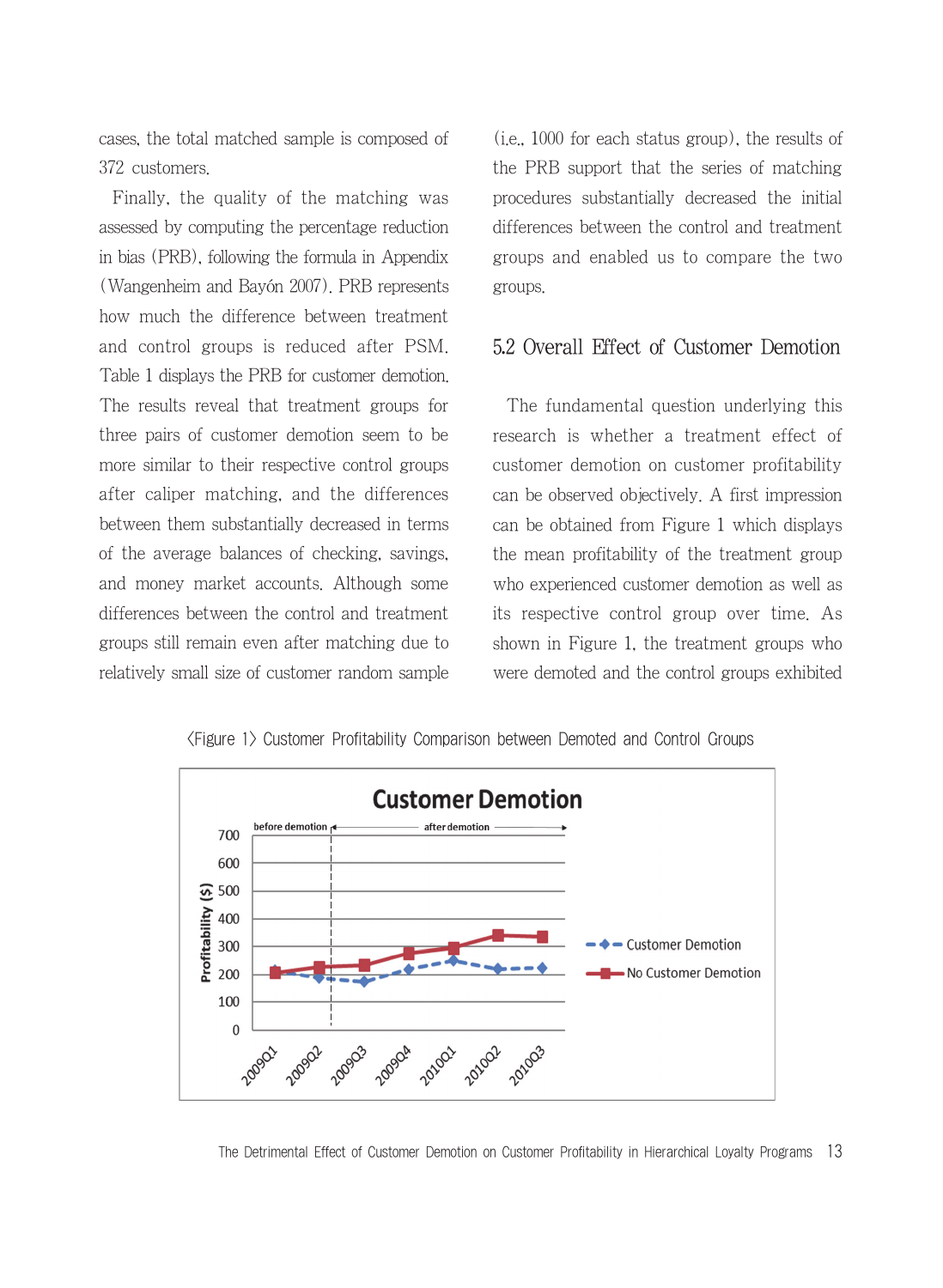similar mean customer profitability before the treatments occur (i.e., in the first and the second quarters of 2009) as a result of the matching procedures. However, after the treatment reception (i.e., just after the second quarter of 2009), both groups showed differences in mean customer profitability. Degraded customers contributed less profit to the bank than a control group.

To specifically test the Hypothesis 1, Equation 3 was run based on the combined sample which merged three pairs of customer demotion matching samples (i.e., demotion from platinum to gold, demotion from gold to silver, and demotion from silver to bronze). In the equation, a customer's age, gender, and duration of relationship with the firm were included as covariates to control for the bias that had not been removed by the matching procedure. The results based on the combined sample were seen in Table 2.

As Table 2 demonstrates, overall customer demotion had a negative effect on customer profitability ( $\beta$  = -81.24,  $p \langle .01 \rangle$ , supporting Hypothesis 1. Specifically, customers who were degraded contributed \$81.24 less during the three months than those who were not been demoted. A few significant results of covariates were also found. Males customers and olderaged customers indicated greater impact on the difference-in-differences for customer profitability. However, contrary to our expectation, the duration of the relationship with the firm did not influence the difference in customer profitability. Prior research including Banik, Gao, and Rabbanee (2019) showed that as the duration of the relationship increases, demoted customers responded more negatively to customer demotion in the airline HLP context. The contrary result in this paper may be explained by bank customers' relatively high switching costs. Customers with longer history with a bank in the bank industry tend to perceive it as more burdensome to switch their primary bank to other bank than those in the airline industry who switch to other airline because

| Independent Variables        | Sample Size | Dependent Variable:<br>Difference-in-Differences for a<br>Customer's Profitability |
|------------------------------|-------------|------------------------------------------------------------------------------------|
| Customer Demotion            | 372         | $-81.24$ $(22.10)$ **                                                              |
| Age                          |             | $2.73(1.01)$ **                                                                    |
| Gender $(1 = \text{female})$ |             | $-67.62$ $(22.56)$ **                                                              |
| Duration of the relationship |             | 1.35(1.89)                                                                         |
| Constant                     |             | $-63.37(76.19)$                                                                    |

| <table 2=""> Effects of Customer Demotion on a Customer's Profitability</table> |  |  |  |  |  |
|---------------------------------------------------------------------------------|--|--|--|--|--|
|---------------------------------------------------------------------------------|--|--|--|--|--|

\*\*  $p \, \langle \, .01 \rangle$ 

#### 14 ASIA MARKETING JOURNAL Vol. 22 No. 01 April 2020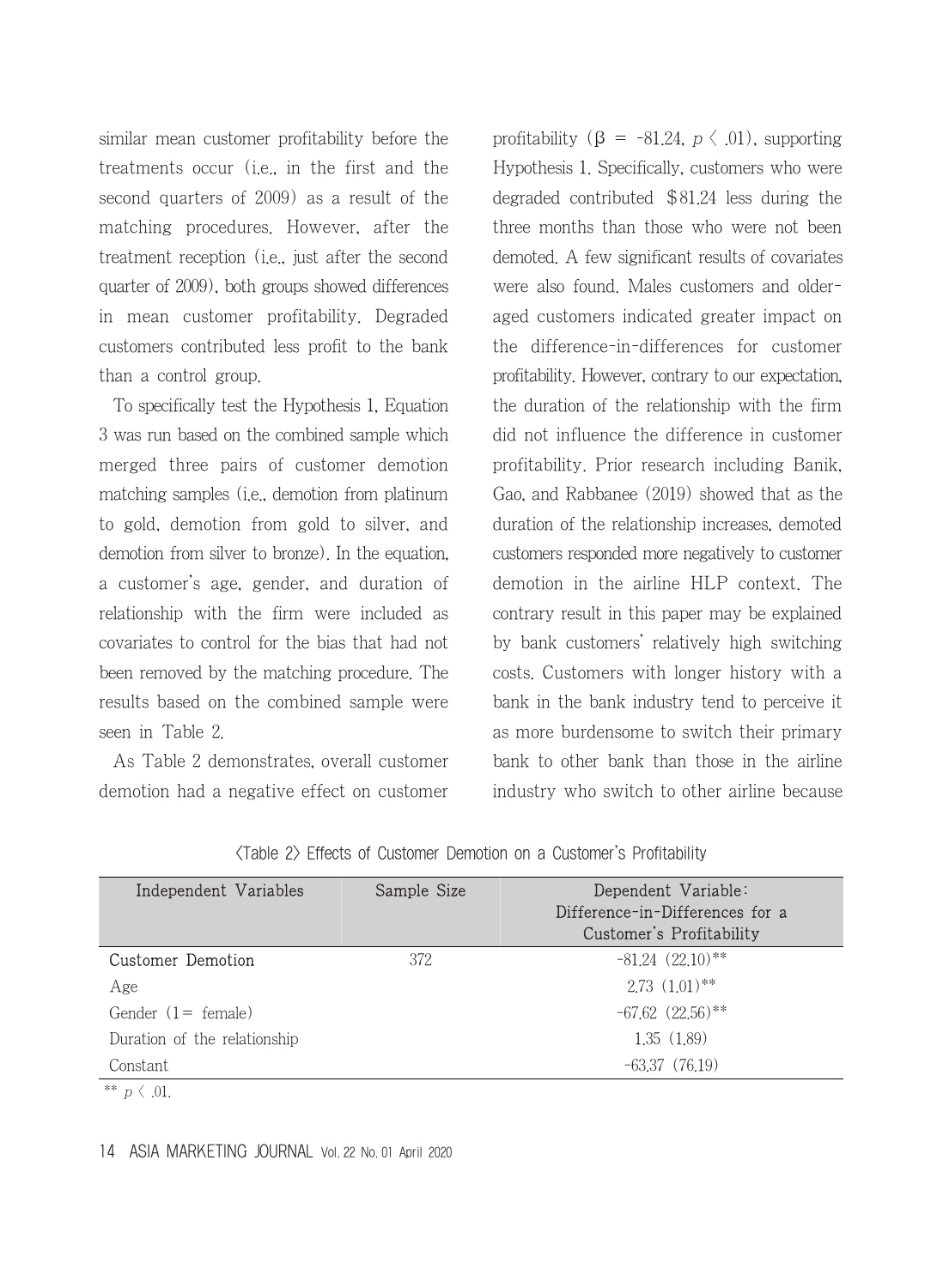bank customers with longer history need to close all accounts in the prior bank and open various accounts in the new bank and re-set up automatic transfers, etc. Due to this high level of switching costs perceived by bank customers with longer history, customers in this research may not actually decrease their future behavior toward the bank even if the duration of the relationship increases.

# 5.3 Difference in the Effect According to Customer Status

Figure 2 demonstrates the differences in customer profitability between a treatment group and a control group for three pairs of customer demotion, demotion from platinum to gold (i.e., top-tier demotion), demotion from gold to silver, and finally demotion from silver to bronze status level (i.e., bottom-tier demotion). Overall, these figures confirmed the finding of the combined sample such that customers who experienced customer demotion contributed profits less than those who did not.

However, the patterns of mean customer profitability significantly vary according to a customer's status level. The most detrimental effect of customer demotion was found among the top-tier demoted customers degraded from platinum to gold status level. In this case, the difference of mean customer profitability between treatment and non-treatment recipients was broadened over time. Customers who maintain

their platinum status in HLPs are perceived to be a segment which can dramatically increase profitability for the firm. However, after losing their preferred platinum status, customers who used to be in the platinum status level significantly decreased their contribution toward bank profits. In the demotion case from gold to silver, a similar finding that demoted customer made less profits for the bank than undemoted counterparts after undergoing customer demotion was found. However, the difference in customer profitability between demoted and undemoted control groups was much smaller than that for top-tier demotion. Notably, customers in the bank's relatively lower status level (i.e., silver status) did not reveal a big change in usage pattern after being demoted to a bronze status level, and made a similar level of profits to what customers who remained in the silver level contributed to the bank.

To statistically test the differential effects of customer demotion, equation 3 was analyzed for three pairs of customer demotion samples, respectively. As Table 3 indicates, the findings revealed the negative impact of customer demotion only for the top-tier demotion sample  $(\beta = -280.85, p \langle .01 \rangle)$ . Customers in the sample demoted from gold to silver ( $\beta$  = -53.63,  $p \langle .1 \rangle$  and customers who were degraded from silver to bronze did not show the negative effects of customer demotion (β = -25.50,  $p \nightharpoonup 1$ ) at the .05 level. In other words, while customers in top-tier demotion (vs. top-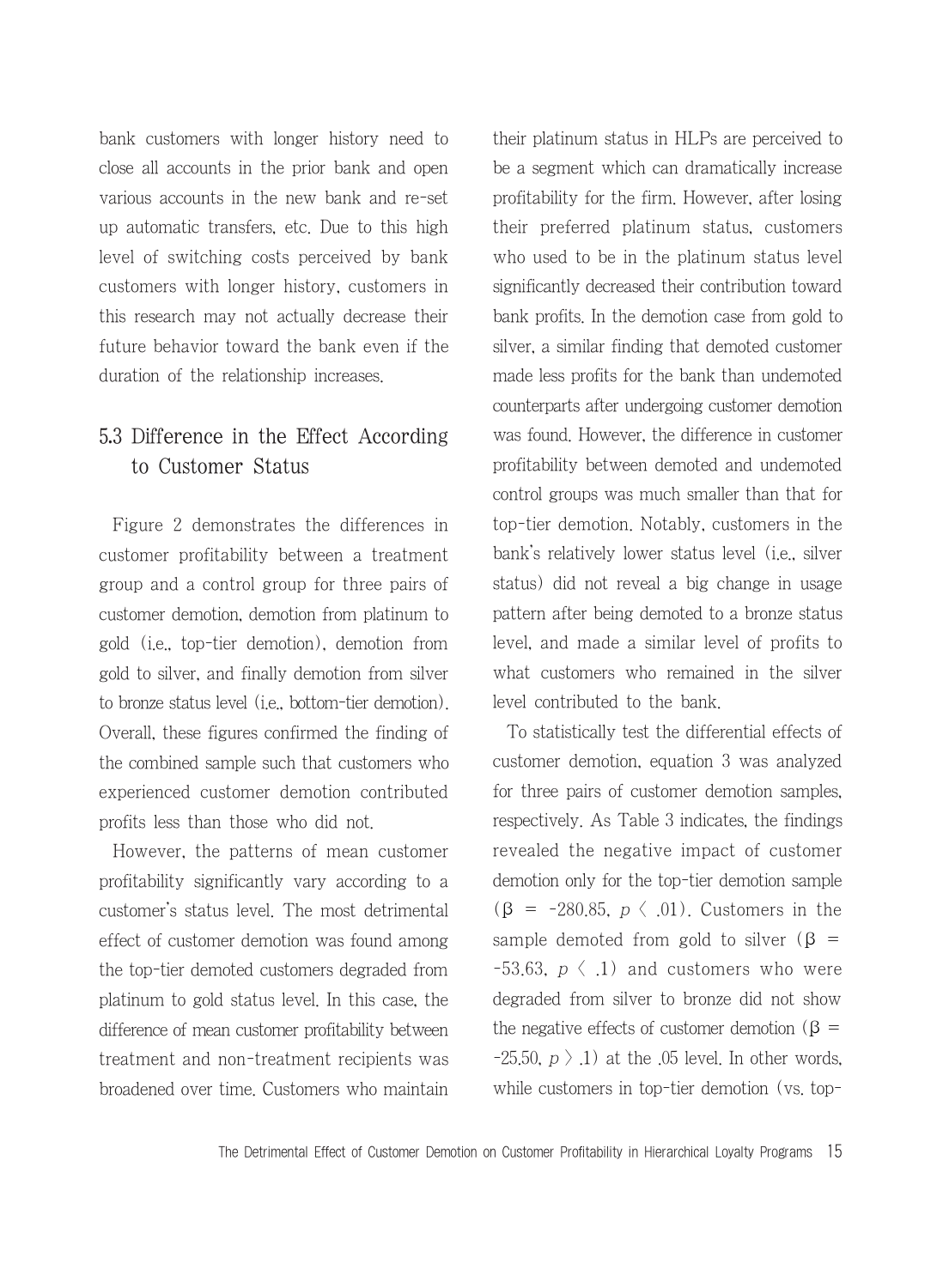

<Figure 2> Customer Profitability Comparison between Demoted and Control Groups on a Status Level

16 ASIA MARKETING JOURNAL Vol. 22 No. 01 April 2020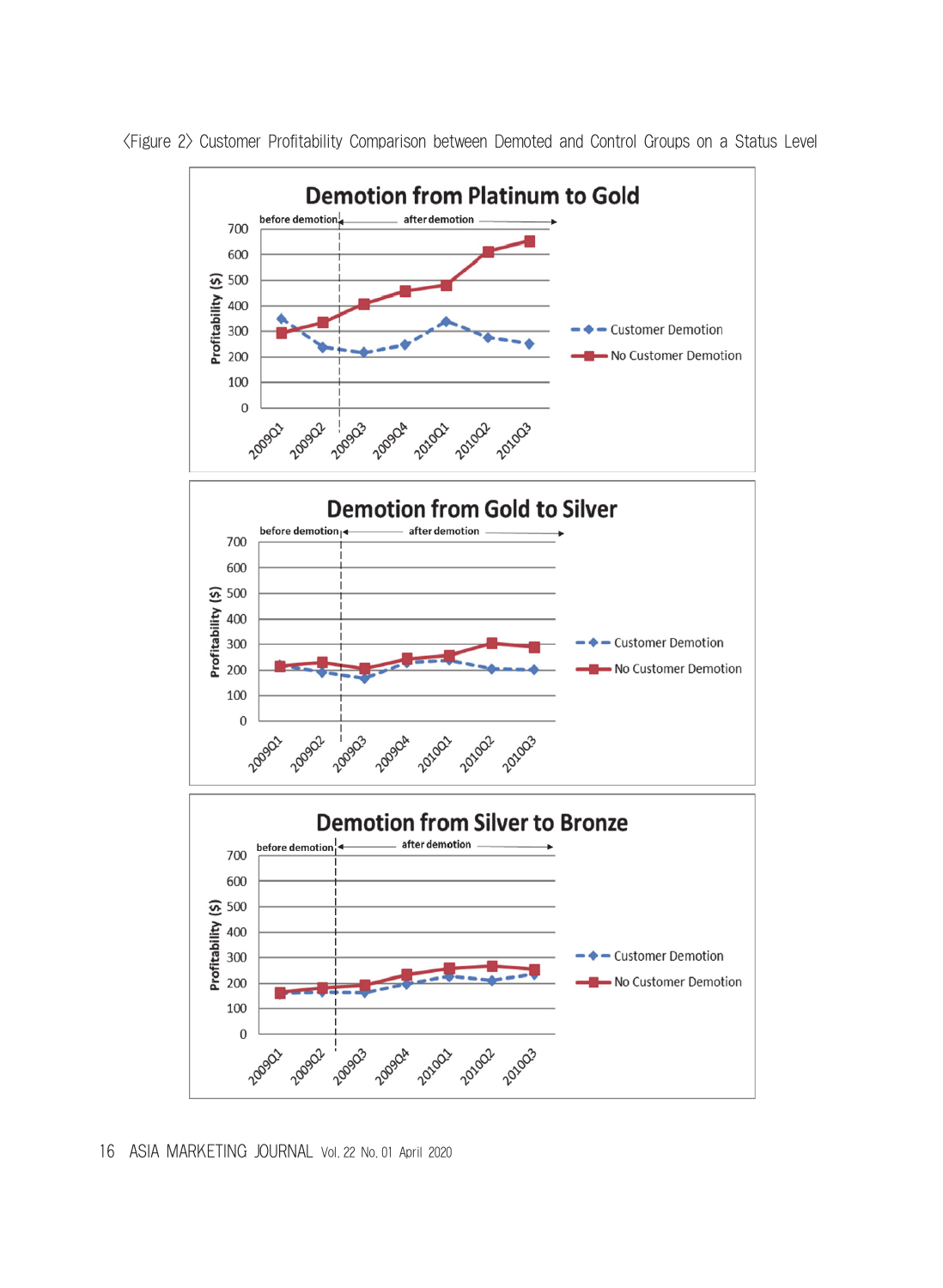tier's undemoted control group) contributed \$280.85 less to the bank's profits on a quarterly basis, customers in bottom-tier demotion contributed only \$25.50 less than bottom-tier's undemoted control group. Thus, these results lend support for Hypothesis 2 that customers in top-tier demotion are more sensitive to customer demotion than those in bottom-tier demotion.

# Ⅵ. Discussion

### 6.1 Theoretical Implications

The findings of this study contribute to the loyalty program research and relationship marketing literature. First, the current study is among the first to quantify and provide a

| Independent Variables                   | Sample Size | Dependent Variable:                                         |
|-----------------------------------------|-------------|-------------------------------------------------------------|
|                                         |             | Difference-in-Differences for a<br>Customer's Profitability |
| Customer Demotion From Platinum to Gold | 62          |                                                             |
| Customer Demotion                       |             | $-280.85$ $(76.17)$ ***                                     |
| Age                                     |             | 3.17(3.10)                                                  |
| Gender $(1 = \text{female})$            |             | $-112,00$ $(77,79)$                                         |
| Duration of the relationship            |             | 4.94(6.00)                                                  |
| Constant                                |             | 14.08 (227.18)                                              |
| Customer Demotion From Gold to Silver   | 148         |                                                             |
| Customer Demotion                       |             | $-53.63$ $(31.45)^*$                                        |
| Age                                     |             | $3.62 \ (1.45)$ **                                          |
| Gender $(1 = \text{female})$            |             | $-39.55$ $(33.75)$                                          |
| Duration of the relationship            |             | 2.35(2.79)                                                  |
| Constant                                |             | $-193.24$ $(114.39)$ <sup>*</sup>                           |
| Customer Demotion From Silver to Bronze | 162         |                                                             |
| Customer Demotion                       |             | $-25,50(29,11)$                                             |
| Age                                     |             | 1.47(1.39)                                                  |
| Gender $(1 = \text{female})$            |             | $-79.43$ $(29.38)$ ***                                      |
| Duration of the relationship            |             | .05(2.58)                                                   |
| Constant                                |             | 29,51 (104,02)                                              |

<Table 3> Effects of Customer Demotion for Different Status Groups

\*  $p \langle .10.$ 

\*\*  $p \, \langle \, .05, \, .05 \, \rangle$ 

\*\*\*  $p \, \langle \, 01 \rangle$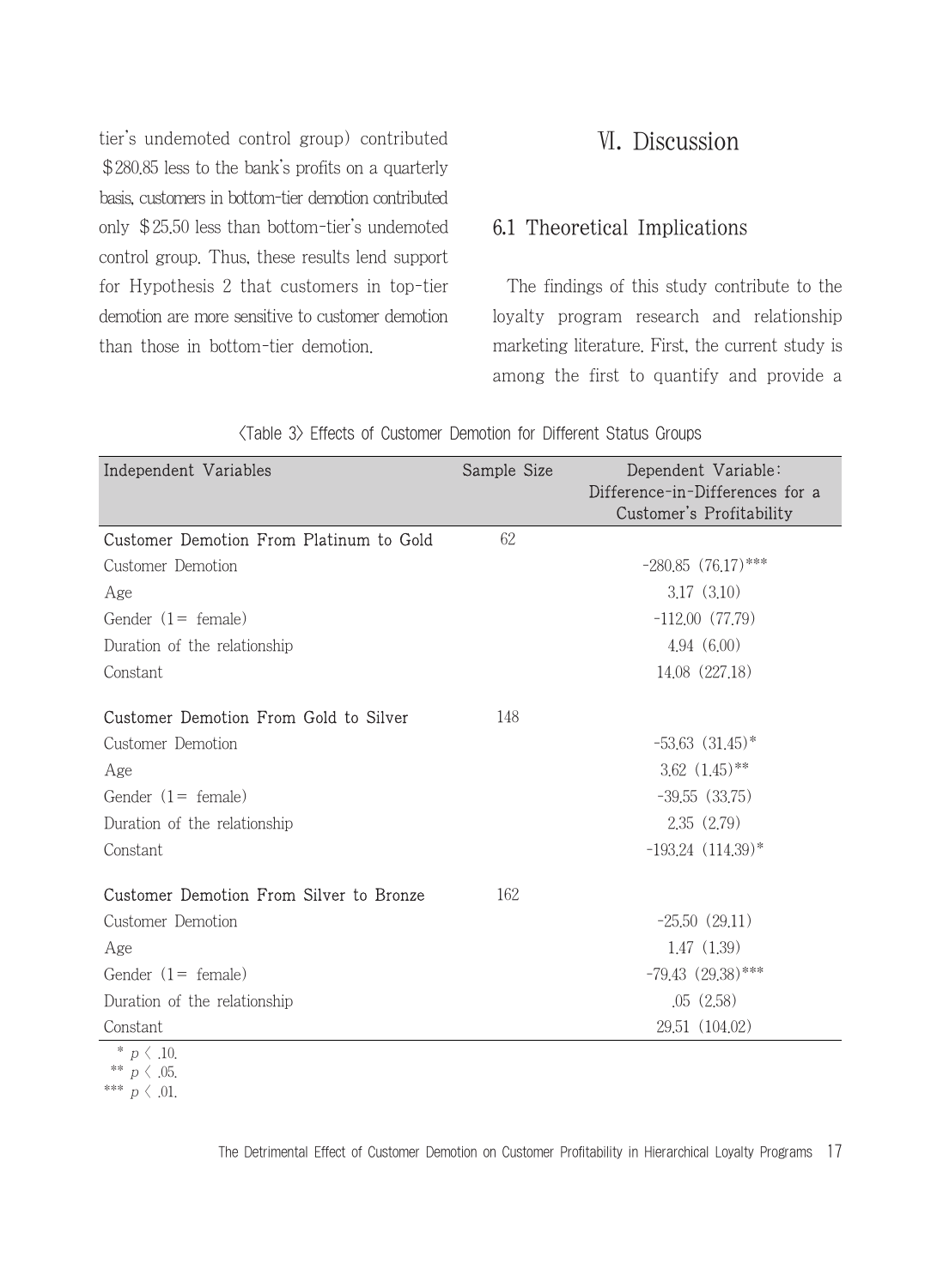financial evidence for the adverse impact of customer demotion. While customers in HLPs have frequently experienced reductions in their status, marketing academics have just recently begun investigating the impact of customer demotion (Banik and Gao 2020; Ramaseshan and Ouschan 2017). Thus, existing research on customer demotion has focused on identifying a simple negative effect of customer demotion on demoted customers' satisfaction, trust, commitment, and attitudinal loyalty as well as psychological mechanisms underlying the detrimental impact by using customers' perception measures. Despite their contributions, however, managers to design and employ a firm's HLP really want to know whether withdrawing customer status deteriorates the demoted customer's actual future purchase behavior and ultimately profits that the demoted customer makes for the firm. By calculating how much customer profits degraded customers decreased compared with their counterparts who had similar purchase behaviors but did not experience customer demotion, this study provides a strong objective evidence for the results of previous research on customer demotion.

Second, the current research provides new insights into how individual customers respond to customer demotion differently. The findings indicate that customers with higher status level react more strongly to customer demotion. This result is consistent with equity theory that customers' perception on equity depends on not only inputs but also outcomes. Customers with higher status level tend to perceive that they have invested higher inputs in the relationship with the firm than those with lower status level. Thus, customers with higher status level have higher expectations from the firm and perceive the higher outcomes as fair. As a result, when confronting customer demotion, customers with higher status level experience higher unfairness, loss, and threat, resulting in a more detrimental reaction to customer demotion. This differential effect of customer demotion across different customer groups confirms equity theory's fundamental principle that the ratio of outputs over inputs (not just outputs) determines people's perception of equity.

Finally, the results of this paper ratify the relationship marketing norms in the HLP context. The backfire and differential effects of customer demotion found in this study validate the significance of keeping reciprocity norms between two exchange partners to maintain the relationship, which relationship marketing scholars have emphasized consistently (Wang et al. 2016). Withdrawing customer status from customers who believe them to have invested in the relationship with the firm and to deserve to receive a return from the firm is perceived to break reciprocity norms, and thus leads them to reduce their transactions with the firm. Furthermore, relationship marketing literature highlights differential treatment of different customer groups (Homburg, Droll, and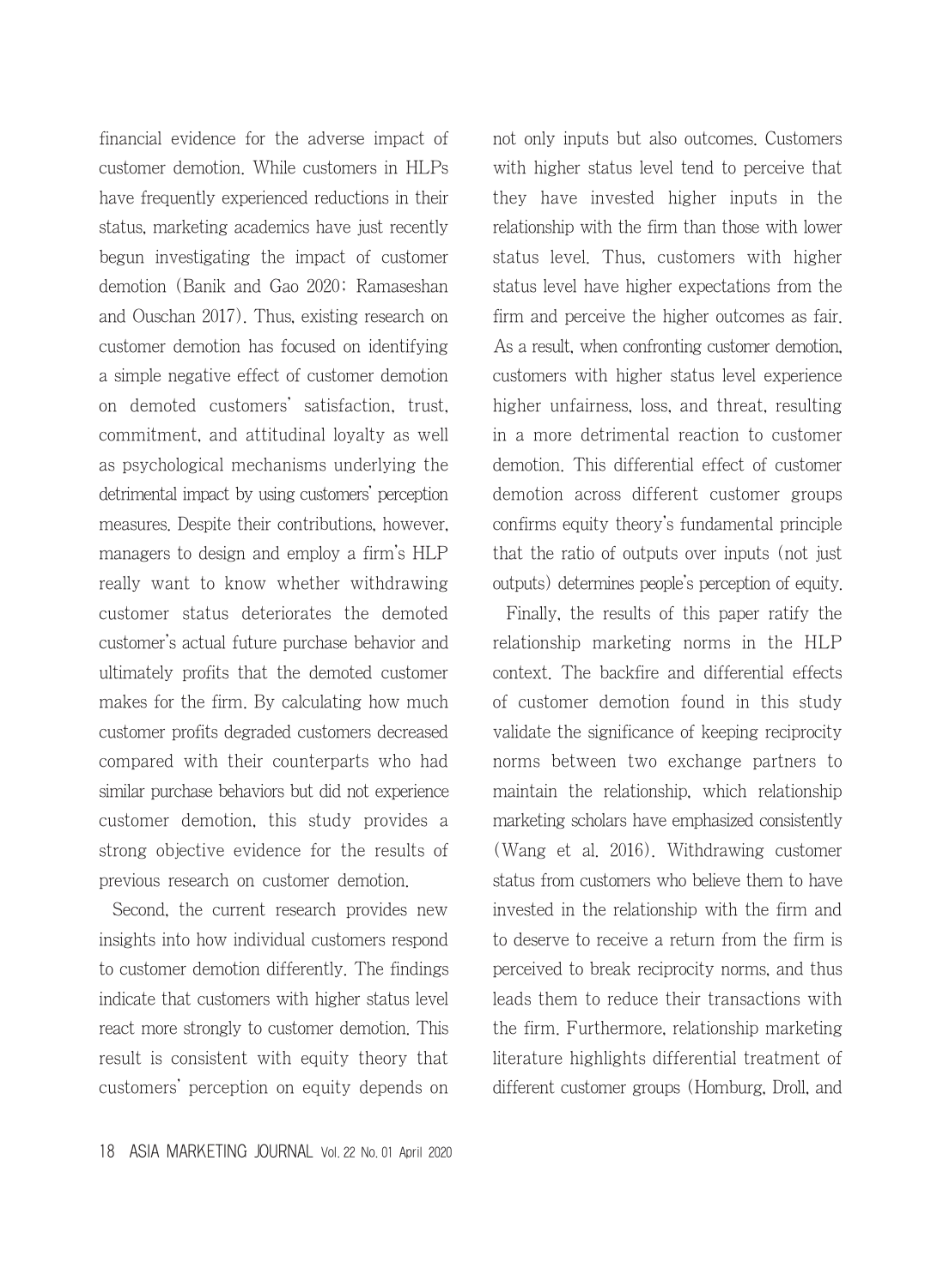Totzek 2008; Lacey, Suh, and Morgan 2007; Zeithaml, Rust, and Lemon 2001). Customers' differential reactions to customer demotion corroborate the need for firms to differentiate customers based on their initial status level and treat them differently when executing customer demotion.

### 6.2 Managerial Implications

The findings of this study provide specific guidelines on how firms should implement customer demotion in HLPs. First, firms which employ HLPs as their major marketing tools are advised to be wary of executing customer demotion without carefully considering its adverse effect on customer profitability. The present paper corroborates that degrading customers in HLPs leads them to withdraw their actual purchases and ultimately profits to the firm beyond the negative effect on customer's attitudinal loyalty that previous studies found. Therefore, demoting customers periodically may not help improve firms' profitability even though firms implement customer demotion in an effort to divest from unprofitable customers and enhance firms' profitability (Haenel, Wetzel, and Hammerschmidt 2019; Shin, Sundhir, and Yoon 2012). Given the detrimental impact of customer demotion on demoted customers' profitability, firms need to pay more attention to identifying unprofitable customers who should be divested and degrading them instead of automatically applying firms' predefined demotion criteria.

Second, managers in charge of HLPs should set more generous standard of customer demotion for high-status customers. Given that high status customers react more strongly to customer demotion, managers need to be particularly careful to degrade high-status customers. A large proportion of sales and profits are likely to be generated by high-status customer group (Drèze and Nunes 2009; Ramaseshan and Ouschan 2017). A firm may not want to lose high-status customers who temporarily missed its specified spending criteria by demoting and driving them to pulling back their transactions with the firm. Thus, firms are advised to consider applying more generous standard of customer demotion for their high-status customers. For example, firms could offer high-status customers grace period when high-status customers can remain their status even though they fall short of the required spending level that firms predefine. If high-status customers are kept informed of that they are decreasing their spending level, they may attempt to return to their previous spending level with the firms in the grace period. Another way is that companies can provide only high-status customers with rollover promotion which allows customers to carry forward extra elite-qualifying points that are not needed to reach a status level to the next year. Delta Air lines and Marriott Hotel launched rollover programs and provided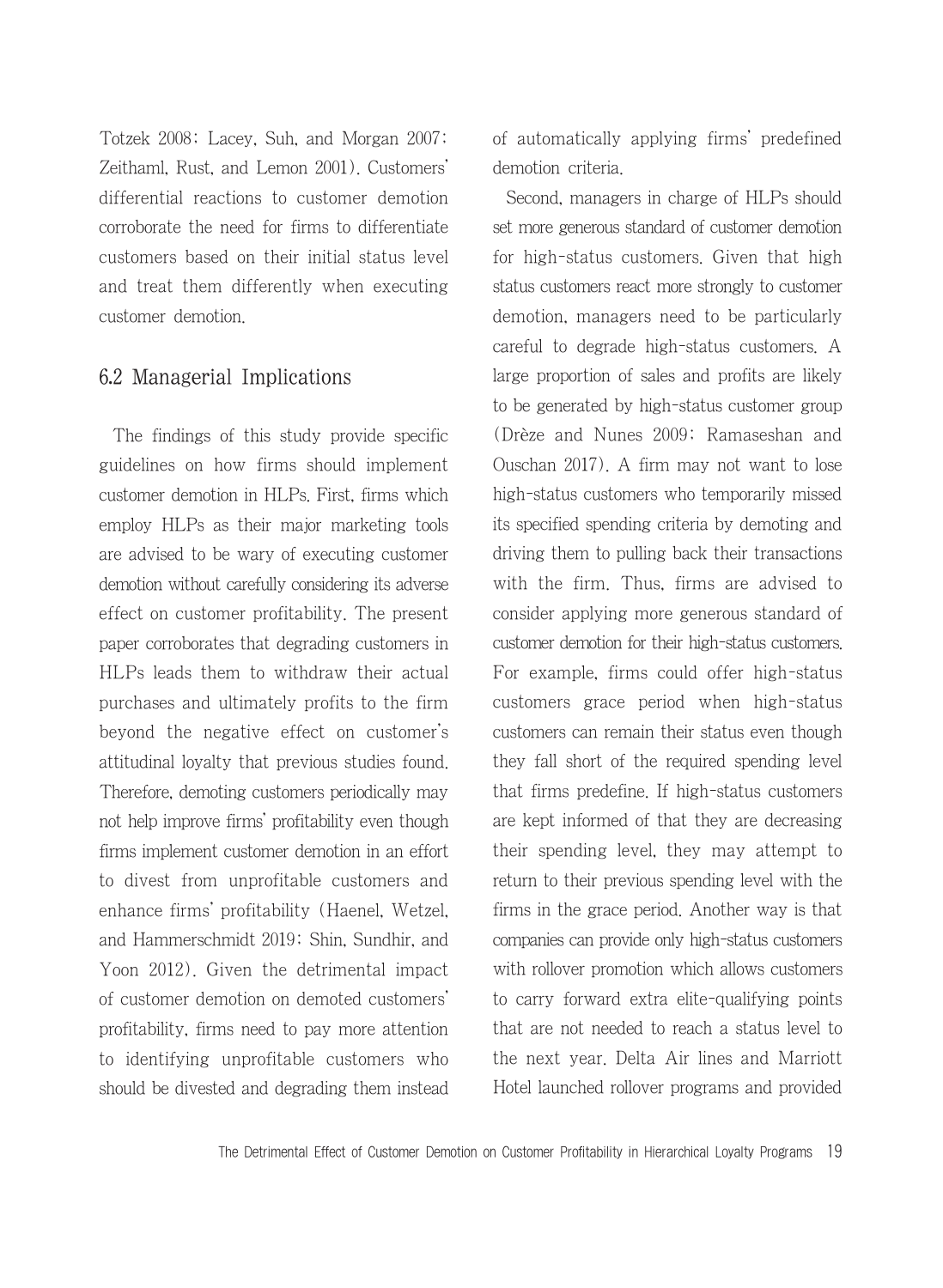the benefits to elite-status customers in an attempt to keep customers staying (Yamanouchi 2009). This rollover program could avoid that high-status customers who have long invested in the relationship with companies lose their preferred status only based on the transactions of the previous year.

Lastly, managers of HLPs should strive for customer prioritization (Homburg, Droll, and Totzek 2008). The results indicate that customers with low level status do not decrease their profitability when they are degraded. Thus, firms may benefit from demoting low-status unprofitable customers and allocating the resources assigned to the low-status customers to high-status customers. Consequently, firms can reduce marketing costs required to give benefits to low-status customers without dramatic decrease of profits, and simultaneously enhance profits by prioritizing customers with high status.

### 6.3 Limitations and Further Research

Although this study provides new insights into behavioral and monetary effect of customer demotion, further research is needed to gain additional insights into this issue. First, future researchers need to investigate the effect of customer demotion on customer profitability with a larger database and better matching sample. Despite the contribution to quantify the adverse impact of customer demotion with a firm's actual customer database, the random sample of this paper was relatively small (i.e., 1000 customers for each status level), which therefore resulted in imperfect matching samples. The relatively imperfect matching samples make it difficult to correctly assess whether the difference in profitability between demoted customers and undemoted customers after customer demotion is caused by the pattern that demoted customers constantly decrease their business with the bank even before customer demotion or whether the difference is attributed by the demotion. Therefore, future researcher can verify and generalize the negative effect of customer demotion on demoted customers' future purchase behaviors by analyzing better matched samples from large HLP databases in various industries.

Second, future researchers need to explore the effect of customer demotion that structural changes in HLPs cause. The current paper examines how customers respond to demotion under static hierarchical structure. However, structures of HLPs are not always fixed. In 2010, Delta Air Lines added a "diamond" tier to its existing three-tier HLP (Stellin 2009). As a result of the addition of diamond tier above the previous top status (i.e., platinum), platinum customers are unintentionally demoted from top to the second status even though they have satisfied the predefined spending level of the status. In addition, AirTran lowered its threshold to reach elite status in its own frequent-flier program, which makes customers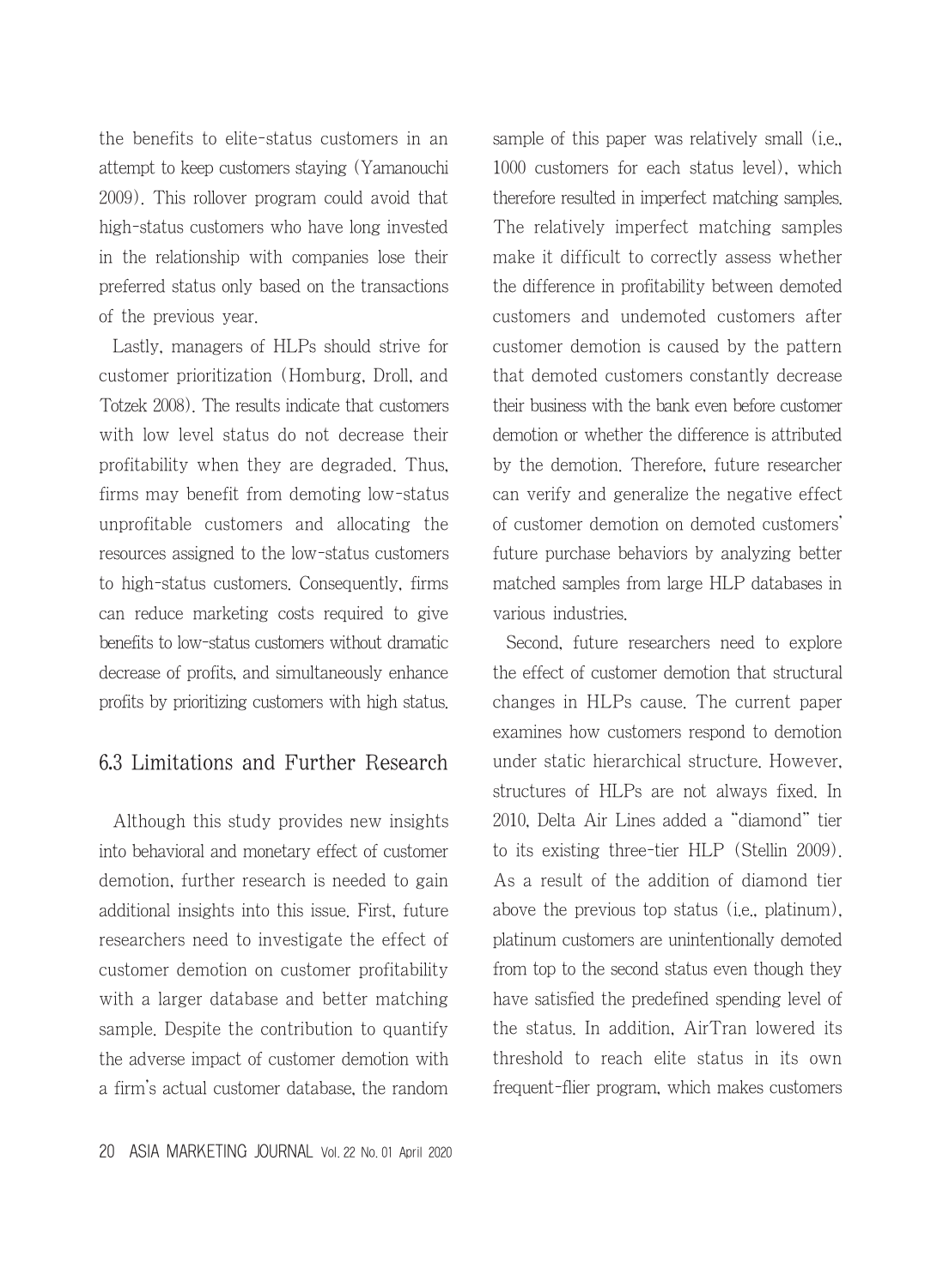who fall short of the previous threshold for elite status promoted (Yamanouchi 2009). As such, structural changes in HLPs may accompany unintentional changes in customer perceptions of status, and thus, the impact of customer demotion (Dréze and Nunes 2009). Therefore, future researchers could gain new insights by investigating how customer demotion that is caused by structural changes in HLPs affects customers' behavioral patterns.

Third, the current study did not explore the specific actions on how to mitigate the negative influence of customer demotion. However, the findings of this paper imply that firms could gain financial benefits by effectively alleviating the strong negative effect of customer demotion for top-tier customers. As mentioned before, investigating how a rollover program or the grace period can come into play in mitigating the negative effect of customer demotion will provide managers with new insights into the effective implementation of HLPs. The results will extend the finding of Wagner, Hennig-Thurau, and Rudolph (2009) that reminding customers proactively of both their spending decline and the formal requirements to maintain the elevated status could alleviate the pain of customer demotion.

Finally, future research needs to study customers' emotional protest behaviors as well as withdrawal behaviors after customer demotion. Previous literature indicates that in face of service failure, customers not only withdraw

their relationship with firms but also protest their negative emotion (Bechwati and Morrin 2003; Grégoire and Fisher 2008; Grégoire, Tripp, and Legoux 2009). While this paper focuses on customers' withdrawal behaviors after customer demotion, future researchers could obtain additional insights by examining customers' protest behaviors such as retaliating or spreading negative word-of-mouth.

> $\langle$ Received January 5. 2020 $\rangle$  $\langle$  Accepted April 13. 2020 $\rangle$

### References

- Adams, J. Stacey (1963), "Toward an Understanding of Inequity," Journal of Abnormal and Social Psychology, 67(5), 422-36.
- Adams, J. Stacey (1965), "Inequity in Social Exchange," in Advances in Experimental Social Psychology, Vol.2, Leonard Berkowitz ed. New York: Academic Press, 267-99.
- Anderson, Cameron, Sanjay Srivastava, Jennifer S. Beer, Sandra E. Spataro, and Jennifer A. Chatman (2006), "Knowing Your Place: Self-Perceptions of Status in Face-to-Face Groups," Journal of Personality and Social Psychology, 91, 1094-1110.
- Banik, Shanta and Yongqiang Gao (2020), "Status Demotion in Loyalty Programmes: The Role of Perceived Unfairness," Service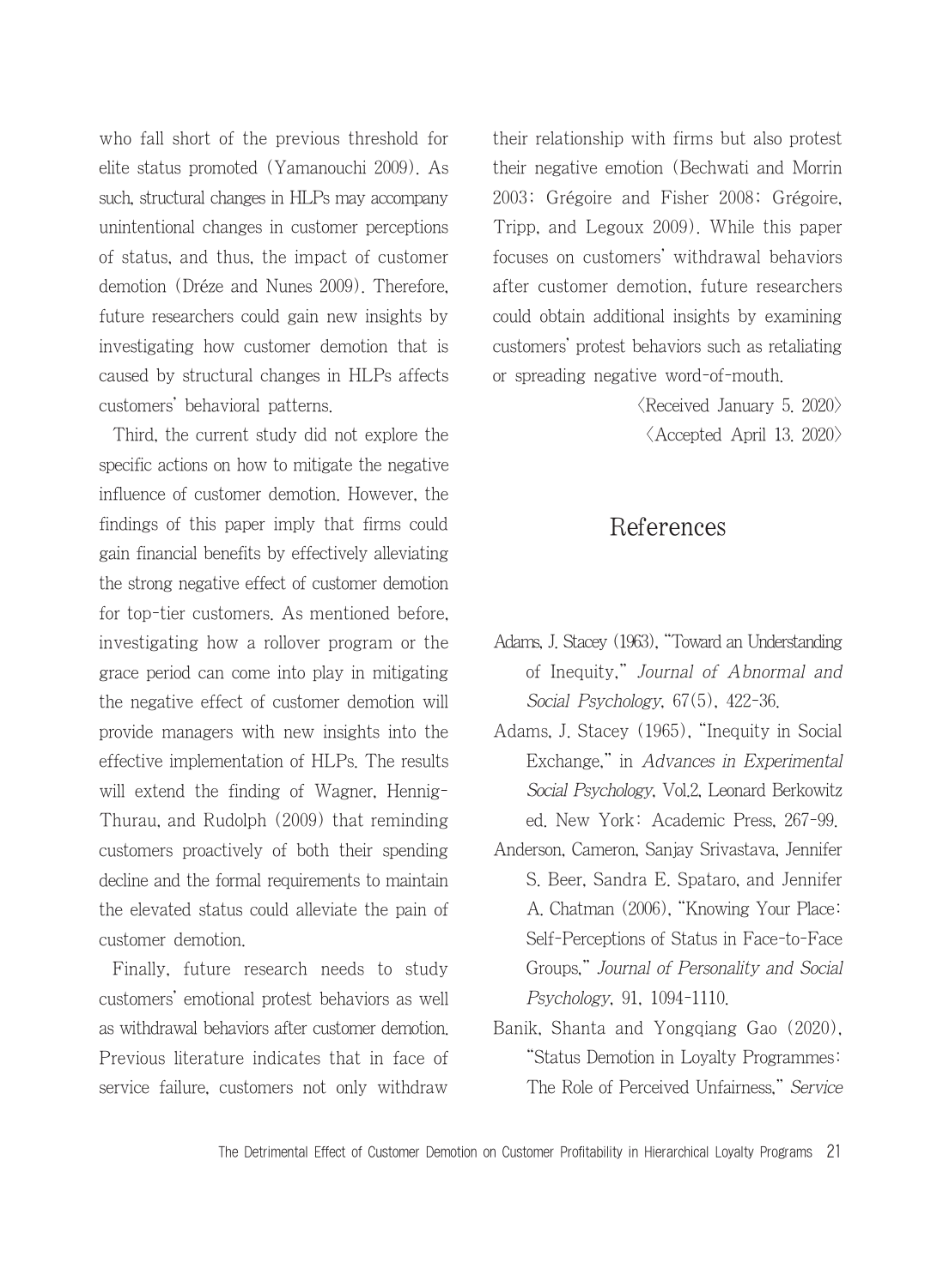Industries Journal, 40(3-4), 315-36.

- Banik, Shanta, Yongqiang Gao, and Fazlul K. Rabbanee (2019), "Status Demotion in Hierarchical Loyalty Programs and Its Effects on Switching: Identifying Mediators and Moderators in the Chinese Context," Journal of Business Research, 96, 125-34.
- Bechwati, Nada Nasr and Maureen Morrin (2003), "Outraged Consumers: Getting Even at the Expense of Getting a Good Deal," Journal of Consumer Psychology, 13(4), 440-53.
- Bijmolt, Tammo H. A., Manfred Krafft, Javier F. Sese, and Vijay Viswanathan (2018), "Multi-tier Loyalty Programs to Stimulate Customer Engagement," in Palmatier, R. W., Kumar, V. and Harmeling, C. M. (Eds.), Customer Engagement Marketing, Palgrave Macmillan, Cham, Switzerland, 119-39.
- Cochran, W. and Donald J. Rubin (1973), "Controlling Bias in Observational Studies: A Review," Sankhya, 35(4), 417-46.
- Dallmann, Katharina M. (2001), "Targeting Women in German and Japanese Magazine Advertising: A Difference-in-Differences Approach," European Journal of Marketing, 35(11/12), 1320-39.
- de Hooge, Ilona E., Marcel Zeelenberg, and Seger M. Breugelmans (2010), "Restore and Product Motivations Following Shame," Cognition and Emotion, 24(1), 111-27.
- de Wulf, Kristof, Gaby Odekerken-Schröder,

and Dawn Iacobucci (2001), "Investments in Consumer Relationships: A Cross-Country and Cross-Industry Exploration," Journal of Marketing, 65(October), 33-50.

- Drèze, Xavier and Joseph C. Nunes (2009), "Feeling Superior: The Impact of Loyalty Program Structure on Consumers' Perceptions of Status," Journal of Consumer Research, 35(April), 890-905.
- Festinger, Leon (1954), "A Theory of Social Comparison Processes," Human Relations, 7(2), 117-40.
- Finn, Adam (2005), "Reassessing the Foundations of Customer Delight," Journal of Service Research, 8(2), 103-16.
- Frank, Robert (1985), Choosing the Right Pond: Human Behavior and the Quest for Status, New York: Oxford University Press.
- Garnefeld, Ina, Andreas Eggert, Sabrina V. Helm, and Stephen S. Tax (2013), "Growing Existing Customers' Revenue Streams Through Customer Referral Programs," Journal of Marketing, 77(4), 17-32.
- Gilbert, Daniel T., R. Brian Giesler, and Kathryn A. Morris (1995), "When Comparisons Arise," Journal of Personality and Social Psychology, 69(2), 227-36.
- Greenberg, Jerald (1986), "Determinants of Perceived Fairness of Performance Evaluations," Journal of Applied Psychology, 71(May), 340-42.
- Grégoire, Yany and Robert J. Fisher (2008),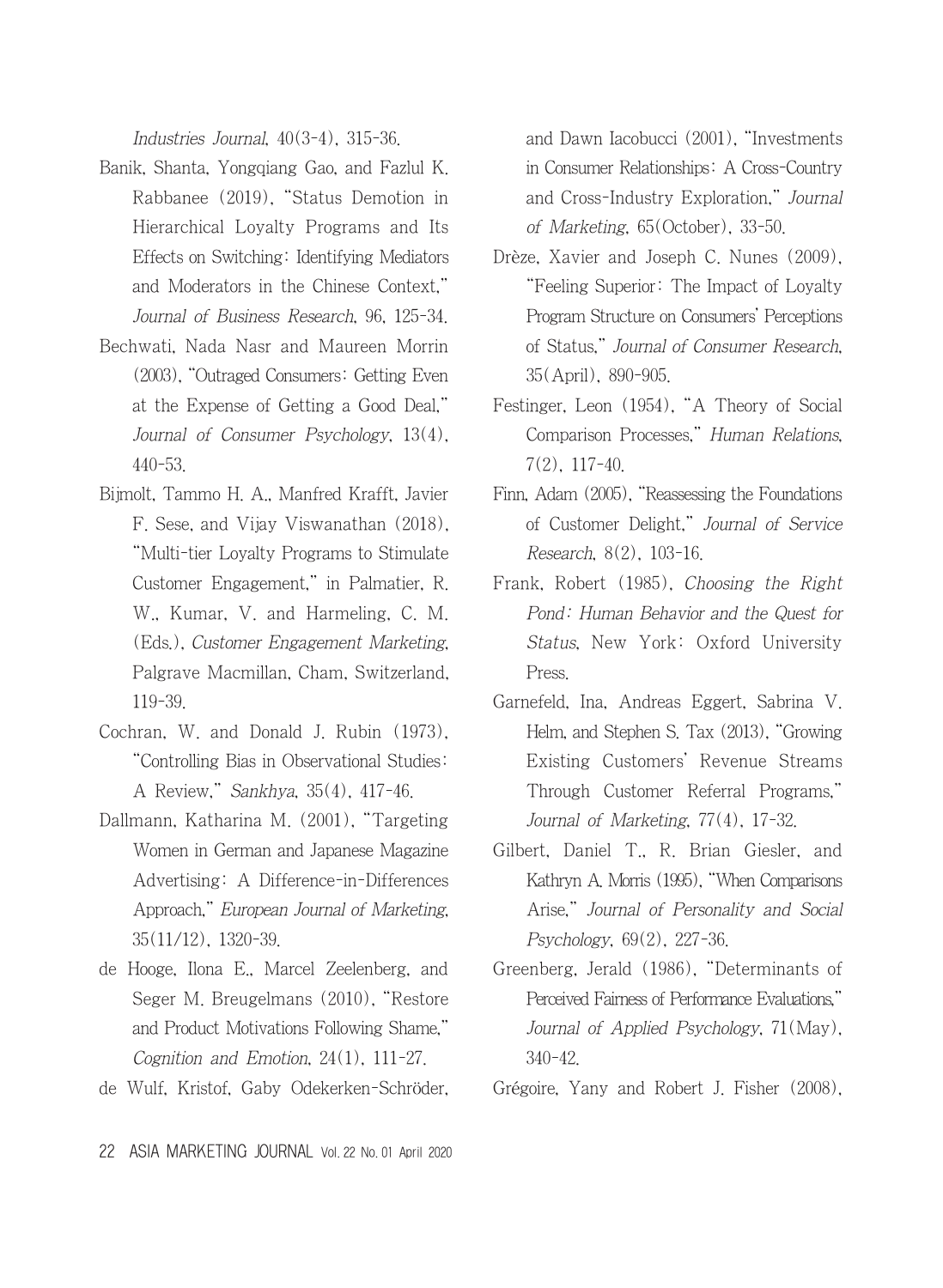"Customers Betrayal and Retaliation: When Your Best Customers Become Your Worst Enemies," Journal of the Academy of Marketing Science, 36, 247-61.

- Grégoire, Yany, Thomas M. Tripp, and Renaud Legoux (2009), "When Customer Love Turns into Lasting Hate: The Effects of Relationship Strength and Time on Customer Revenge and Avoidance," Journal of Marketing, 73(November), 18-32.
- Haenel, Christina M., Hauke A. Wetzel, and Maik Hammerschmidt (2019), "The Perils of Service Contract Divestment: When and Why Customers Seek Revenge and How It Can Be Attenuated," Journal of Service Research, 22(3), 301-22.
- Heckman, James, Hidehiko Ichimura, and Petra E. Todd (1997), "Matching as an Econometric Evaluation Estimator: Evidence from Evaluating a Job Training Programme," Review of Economic Studies, 64(4), 605- 54.
- Henderson, Conor M., Joshua T. Beck, and Robert W. Palmatier (2011), "Review of the Theoretical Underpinnings of Loyalty Programs," Journal of Consumer Psychology, 21(3), 256-76.
- Homans, G. C. (1961), Social Behavior: Its Elementary Forms. New York: Harcourt, Brace & World.
- Homburg, Christian, Mathias Droll, and Dirk Totzek (2008), "Customer Prioritization: Does It Pay Off, and How Should It Be

Implemented?" Journal of Marketing, 72 (September), 110-30.

- Hwang, Insuk and Hyukjin Kwon (2016), "Effects of Demotion in Loyalty Programs on Brand-Switching Intentions," Service Business, 10(3), 489-505.
- Imbens, Guido and Jeffrey M. Wooldridge (2008), Recent Developments in the Econometrics of Program Evaluation. Cambridge: National Bureau of Economic Research.
- Ivanic, Aarti S. (2015), "Status has Its Privileges: The Psychological Benefit of Status-Reinforcing Behaviors," Psychology & Marketing, 32(7), 697-708.
- Kumar, Ashish, Ram Bezawada, Rishika Rishika, Ramkumar Janakiraman, and P.K. Kannan (2016), "From Social to Sale: The Effects of Firm-Generated Content in Social Media on Customer Behavior," Journal of Marketing, 80(1), 7-25.
- Lacey, Russell, Jaebeom Suh, and Robert M. Morgan (2007), "Differential Effects of Preferential Treatment Levels on Relational Outcomes," Journal of Service Research, 9 (3), 241-56.
- Lal, Rajiv and David E. Bell (2003), "The Impact of Frequent Shopper Programs in Grocery Retailing," Quantitative Marketing and Economics, 1(2), 179-202.
- Liu, Yuping (2007), "The Long-Term Impact of Loyalty Programs on Consumer Purchase Behavior and Loyalty," Journal of Marketing, 71(October), 19-35.

The Detrimental Effect of Customer Demotion on Customer Profitability in Hierarchical Loyalty Programs 23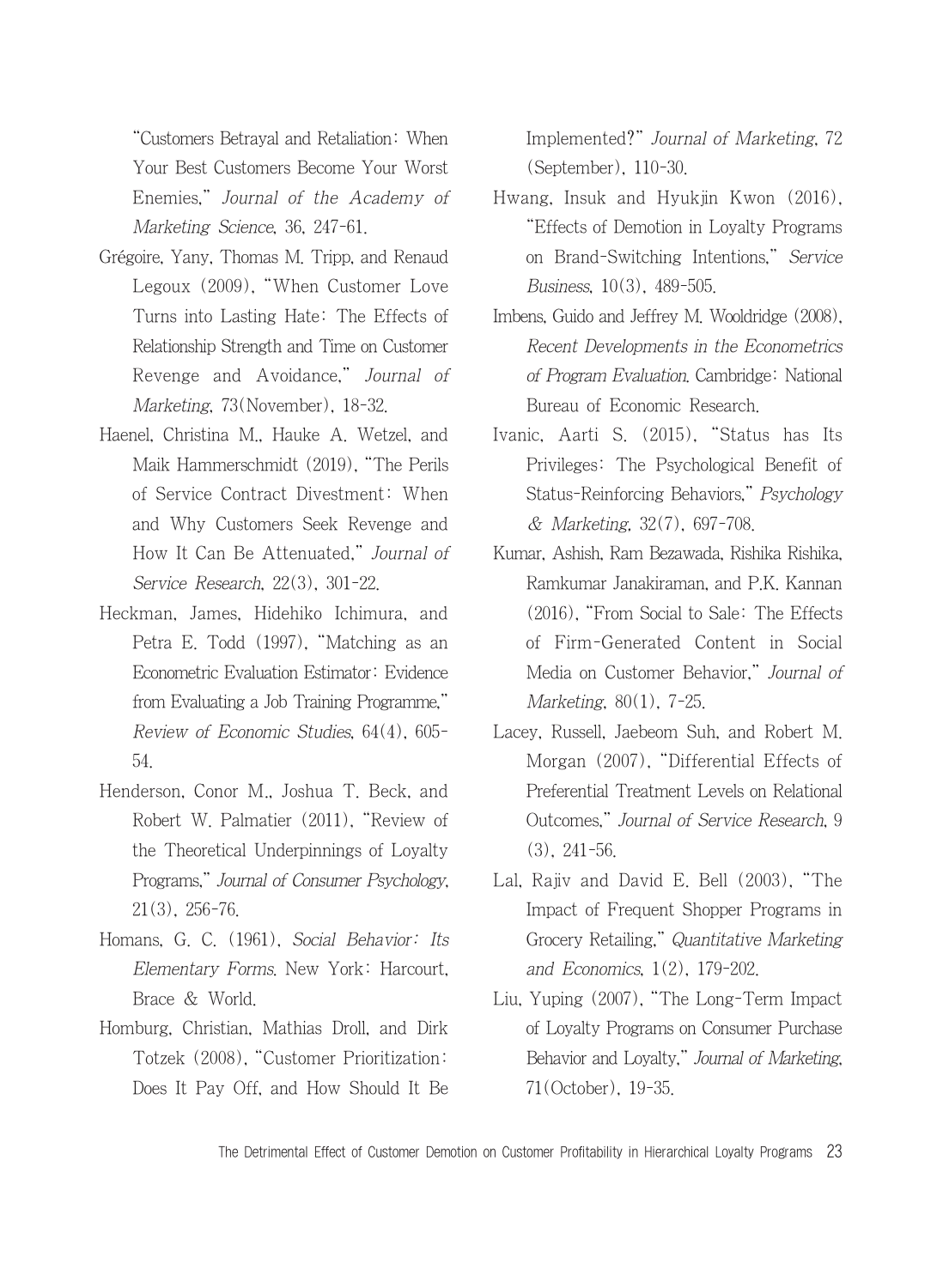- Marr, Jennifer C. and Stefan Thau (2014), "Falling From Great (and Not-So-Great) Heights: How Initial Status Position Influences Performance After Status Loss," Academy of Management Journal, 57(1), 233-48.
- McColl-Kennedy, Janet and Beverley A. Sparks (2003), "Application of Fairness Theory to Service Failures and Service Recovery," Journal of Service Research, 5(3), 251-66.
- Melnyk, Valentyna and Stijin MJ van Osselaer (2012), "Make Me Special: Gender Differences in Consumers' Responses to Loyalty Programs," Marketing Letters, 23(3), 545-59.
- Plutchik, R. (1962), The Emotions: Facts, Theories, and a New Model, Random House, New York, NY.
- Ramaseshan, B. and Robyn Ouschan (2017), "Investigating Status Demotion in Hierarchical Loyalty Programs," Journal of Services Marketing, 31(6), 650-61.
- Ramaseshan, B., Alisha Stein, and Fazlul K. Rabbanee (2016), "Status Demotion in Hierarchical Loyalty Programs: Effects of Payment Source," Service Industries Journal, 36(9-10), 375-95.
- Reed, Dan (2005), "Some Fliers Fly Extra to Keep Elite Status," USA Today, (December 27), 1B.
- Ridgeway, Cecilia L. and Henry A. Walker (1995), "Status Structures," in Sociological Perspectives on Social Psychology, Karen S. Cook, Gary A. Fine, and James S. House,

eds. MA: Allyn & Bacon, 281-310.

- Roschk, Holger, Jena Müller, and Katja Gelbrich (2013), "Age Matters: How Developmental Stages of Adulthood Affect Customer Reaction to Complaint Handling Efforts," Journal of Retailing and Consumer Services, 20, 154-64.
- Roseman, Ira J. (1984), "Cognitive Determinants of Emotions: A Structural Theory," in Shaver, P. (Ed.), Review of Personality and Social Psychology (Vol. 5), Sage, Berkeley, CA, 11-36.
- Rosenbaum, Paul R. and Donald B. Rubin (1983), "The Central Role of the Propensity Score in Observational Studies for Causal Effects," Biometrika, 70(1), 41-55.
- Rosenbaum, Paul R. and Donald B. Rubin (1984), "Reducing Bias in Observational Studies Using Subclassification on the Propensity Score," Journal of the American Statistical Association, 79(387), 516-24.
- Shin, Jiwoong, K. Sundhir, and Dae-Hee Yoon (2012), "When to 'Fire' Customers: Customer Cost-based Pricing," Management Science, 58(5), 932-47.
- Stauss, Bernd, Maxie Schmidt, and Andreas Schoeler (2005), "Customer Frustration in Loyalty Programs," International Journal of Service Industry Management, 16(3), 229-52.
- Steinhoff, Lena and Robert W. Palmatier (2016), "Understanding Loyalty Program Effectiveness: Managing Target and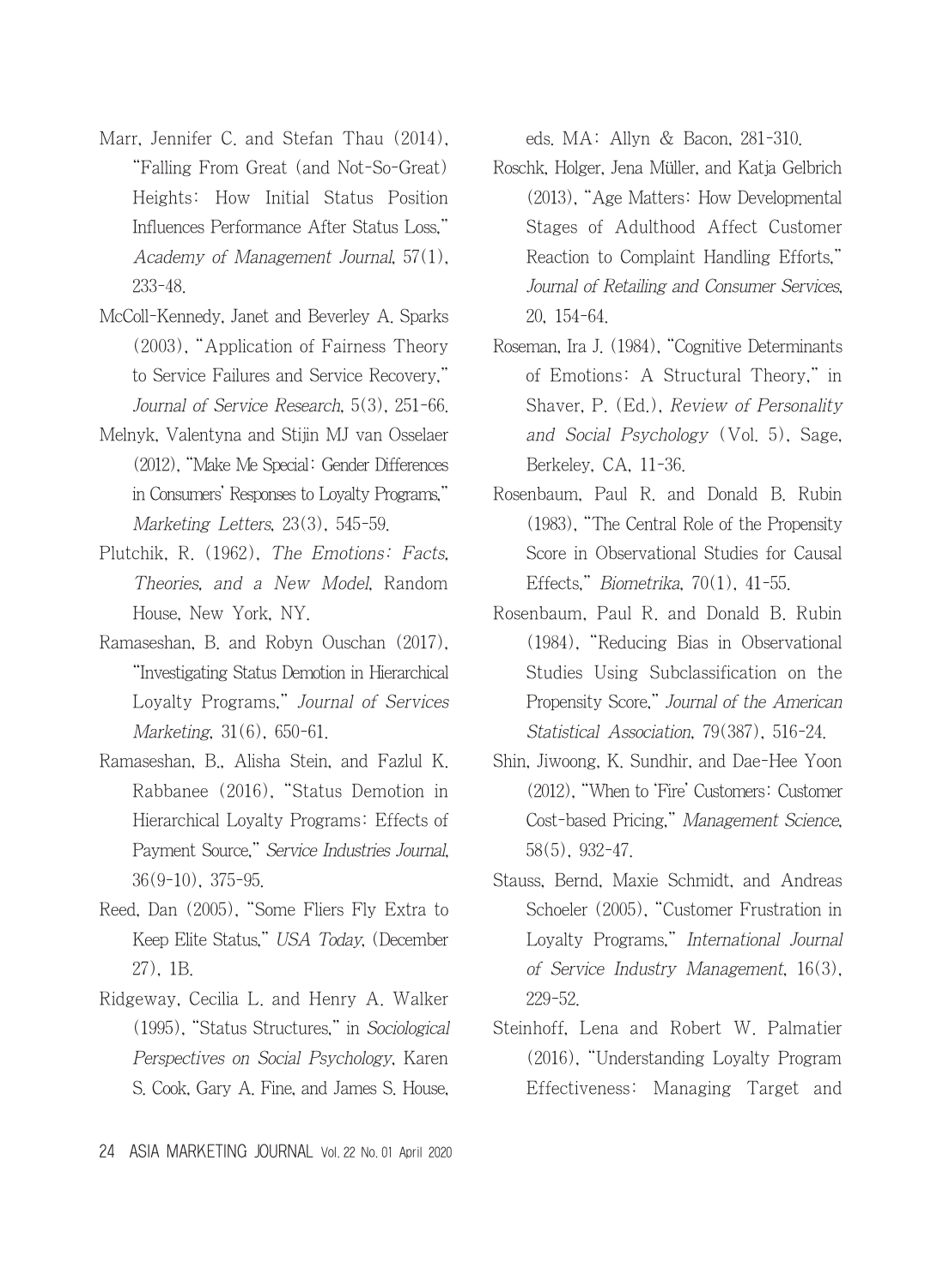Bystander Effects," Journal of the Academy of Marketing Science, 44(1), 88-107.

- Stellin, Susan (2009), "Sweet-Talking Top Fliers Again," The New York Times, (August 25).
- van Berlo, Geert, Josée Bloemer and Vera Blazevic (2014), "Customer Demotion in Hierarchical Loyalty Programmes," Service Industries Journal, 34(11), 922-37.
- Wagenheim, Florian v. and Tomás Bayón (2007), "Behavioral Consequences of Overbooking Service Capacity," Journal of Marketing, 71(October), 36-47.
- Wagner, Tillmann, Thorsten Hennig-Thurau, and Thomas Rudolph (2009), "Does Customer Demotion Jeopardize Loyalty?" Journal of Marketing, 73(May), 69-85.
- Wang, Yanwen, Michael Lewis, Cynthia Cryder, and Jim Sprigg (2016), "Enduring Effects of Goal Achievement and Failure Within Customer Loyalty Programs: A Large-Scale Field Experiment," Marketing Science, 35 (4), 565-75.
- Yamanouchi, Kelly (2009), "Frequent Fliers May Lose Perks: Delta, AirTran Will Shorten Expiration, Flexibility of Points," The Atlanta Journal-Constitution, (January 20), 1B.
- Zeithaml, Valarie A., Roland T. Rust, and Katherine N. Lemon (2001), "The Customer Pyramid: Creating and Serving Profitable Customers," California Management Review, 43(4), 118-42.